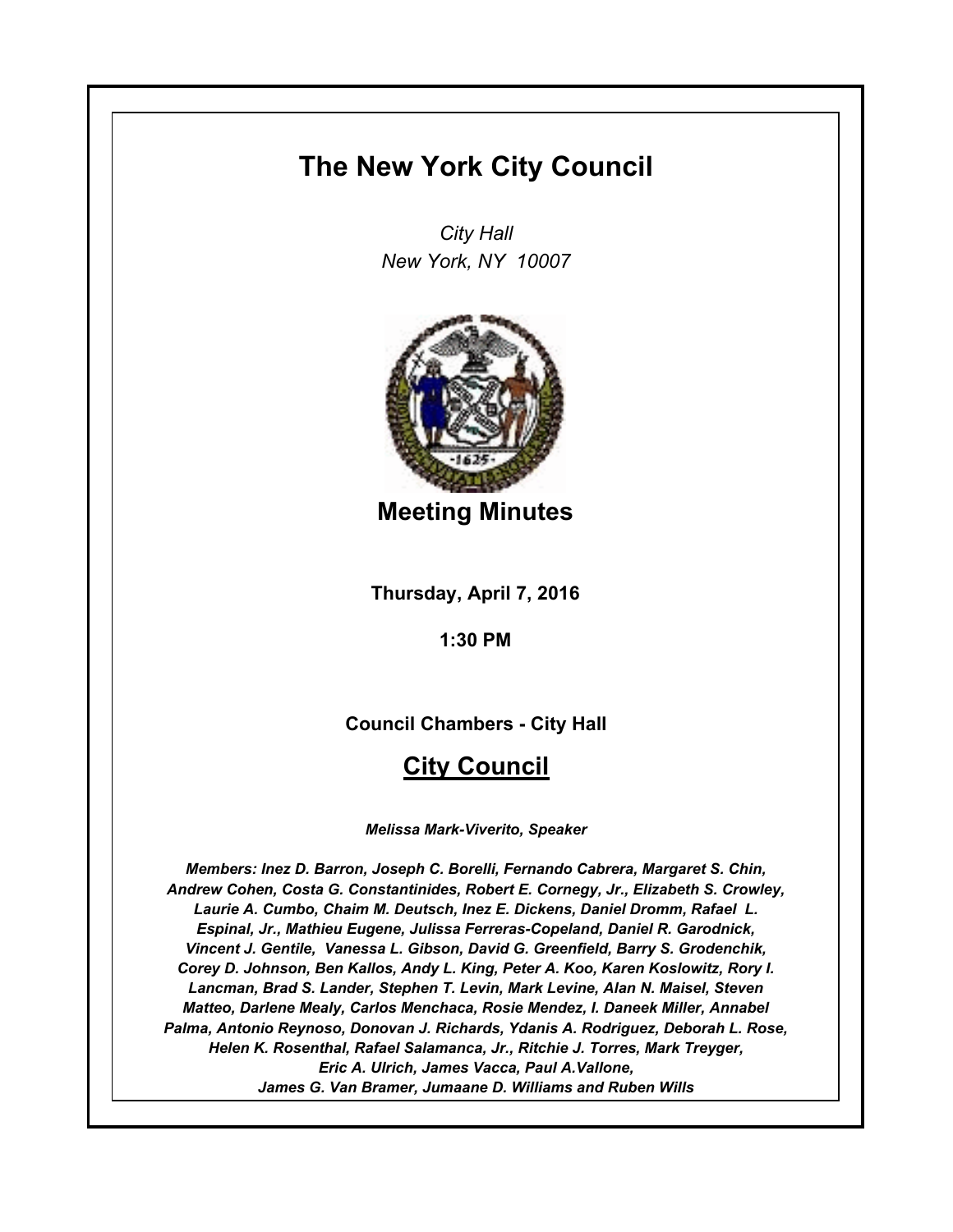*The Public Advocate (Ms. James)*

# 1. Roll Call

Present: Speaker Mark-Viverito, Barron, Borelli, Cabrera, Chin, Cohen, Constantinides, Cornegy Jr., Crowley, Cumbo, Deutsch, Dickens, Dromm, Espinal Jr., Eugene, Ferreras-Copeland, Garodnick, Gentile, Gibson, Greenfield, Grodenchik, Johnson, Kallos, King, Koo, Koslowitz, Lancman, Lander, Levin, Levine, Maisel, Matteo, Mealy, Menchaca, Mendez, Reynoso, Richards, Rodriguez, Rose, Rosenthal, Salamanca Jr., Torres, Treyger, Ulrich, Vacca, Vallone, Van Bramer and Williams **Absent:** Miller and Palma

# **Medical:** Wills

*The presence of a quorum was announced by The Public Advocate (Ms. James).*

*There were 48 Council Members marked present at this Stated Meeting.*

# 2. Invocation

*The Invocation was delivered by Pastor Lawrence Aker, Cornerstone Baptist Church, 289 Lewis Avenue, Brooklyn, N.Y. 11211.*

*Council Member Cornegy moved to spread the Invocation in full upon the Record.*

# 3. Adoption of Minutes

*Council Member Van Bramer moved that the Minutes of the Stated Meeting of March 9, 2016 be adopted as printed.*

# 4. Messages & Papers from the Mayor

- **Communication from the Mayor Submitting the name of Frank V. Carone to the City Council for its advice and consent concerning his reappointment to the New York City Taxi and Limousine Commission, Pursuant to Sections 31 and 2301 of the City Charter. M 0388-2016**
	- *Attachments:* Mayor's Appointment Letter, April 7, 2016 Stated Meeting Agenda with Links to Files, Hearing Transcript - Stated Meeting 4-7-16, Committee Report 4/18/16, Hearing Testimony 4/18/16, Hearing Transcript 4/18/16, Committee Report 4/20/16, Heairng Transcript 4/20/16, Resolution, Minutes of the Stated Meeting - April 7, 2016

# **This Mayor's Message was Referred to Comm by Council to the Committee on Rules, Privileges and Elections**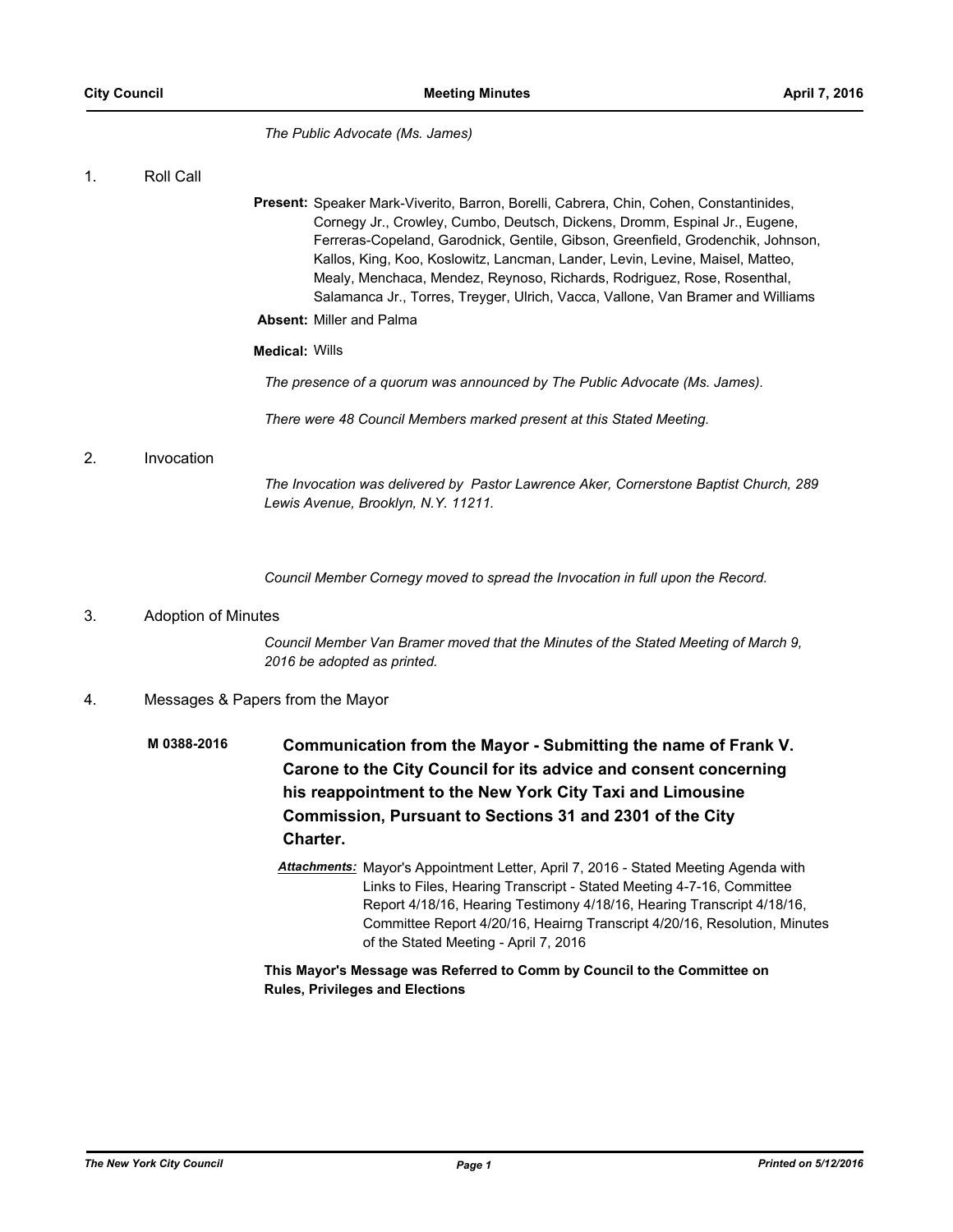| M 0389-2016 | Communication from the Mayor - Submitting the name of         |
|-------------|---------------------------------------------------------------|
|             | Lauvienska Polanco to the City Council for its advice and     |
|             | consent concerning her appointment to the New York City Taxi  |
|             | and Limousine Commission, Pursuant to Sections 31 and 2301 of |
|             | the City Charter.                                             |

*Attachments:* Mayor's Appointment Letter, April 7, 2016 - Stated Meeting Agenda with Links to Files, Hearing Transcript - Stated Meeting 4-7-16, Committee Report 4/18/16, Hearing Testimony 4/18/16, Hearing Transcript 4/18/16, Committee Report 4/20/16, Heairng Transcript 4/20/16, Resolution, Minutes of the Stated Meeting - April 7, 2016

**This Mayor's Message was Referred to Comm by Council to the Committee on Rules, Privileges and Elections**

**Communication from the Mayor - Submitting the name of Jeanne Lutfy to the Council for its advice and consent in anticipation of her appointment to the Landmarks Preservation Commission, pursuant to Sections 31 and 3020 of the New York City Charter. M 0390-2016**

> *Attachments:* Mayor's Appointment Letter, April 7, 2016 - Stated Meeting Agenda with Links to Files, Hearing Transcript - Stated Meeting 4-7-16, Committee Report 4/18/16, Hearing Testimony 4/18/16, Hearing Transcript 4/18/16, Committee Report 4/20/16, Heairng Transcript 4/20/16, Resolution, Minutes of the Stated Meeting - April 7, 2016

# **This Mayor's Message was Referred to Comm by Council to the Committee on Rules, Privileges and Elections**

5. Communications from City, County & Borough Offices

*None*

6. Petitions and Communications

*None*

7. Land Use Call-Ups

*The Public Advocate (Ms. James) put the question whether the Council would agree with and adopt such motion which was decided in the affirmative by the following vote:*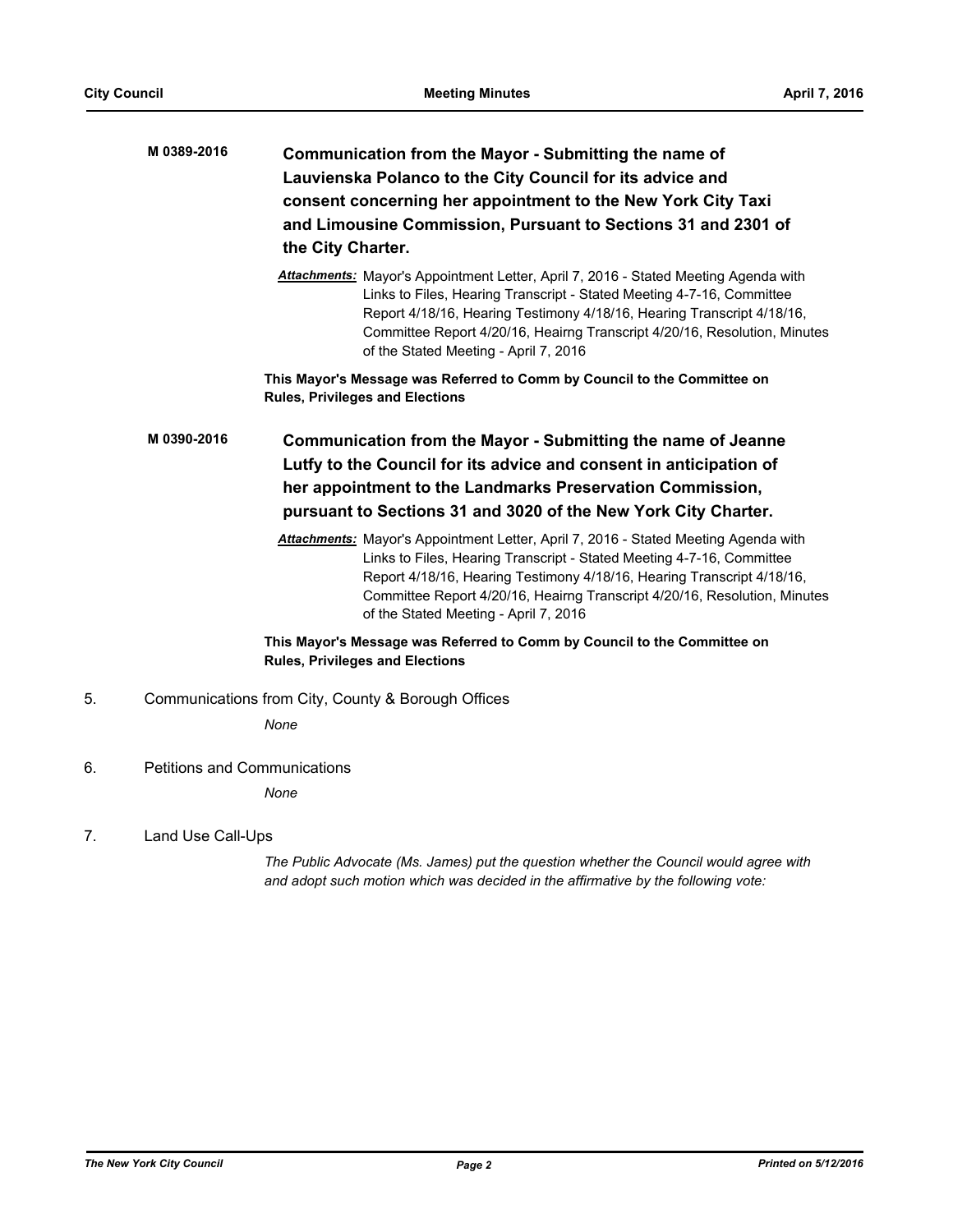| M 0391-2016 | <b>By Council Member Johnson:</b>                               |
|-------------|-----------------------------------------------------------------|
|             | Pursuant to Rule 11.20(b) of the Council and §20-226 or §20-225 |
|             | of the New York City Administrative Code, the Council resolves  |
|             | that the action of the Department of Consumer Affairs approving |
|             | an unenclosed sidewalk café located at 289 Bleecker Street,     |
|             | Borough of Manhattan, Community Board 2, Application No.        |
|             | 20165357 TCM shall be subject to review by the Council.         |
|             |                                                                 |

*Attachments:* April 7, 2016 - Stated Meeting Agenda with Links to Files, Hearing Transcript - Stated Meeting 4-7-16, Minutes of the Stated Meeting - April 7, 2016

**A motion was made that this Land Use Call-Up be Approved, by Council approved by Roll Call.**

- Affirmative: 48 Speaker Mark-Viverito, Barron, Borelli, Cabrera, Chin, Cohen, Constantinides, Cornegy Jr., Crowley, Cumbo, Deutsch, Dickens, Dromm, Espinal Jr., Eugene, Ferreras-Copeland, Garodnick, Gentile, Gibson, Greenfield, Grodenchik, Johnson, Kallos, King, Koo, Koslowitz, Lancman, Lander, Levin, Levine, Maisel, Matteo, Mealy, Menchaca, Mendez, Reynoso, Richards, Rodriguez, Rose, Rosenthal, Salamanca Jr., Torres, Treyger, Ulrich, Vacca, Vallone, Van Bramer and Williams
	- **Absent:** 2 Miller and Palma

**Medical:** 1 - Wills

*At this point, the Public Advocate (Ms. James) declared that the aforementioned item was adopted and referred to the Committee on Land Use and to the appropriate Land Use Subcommittee.*

- 8. Communication from the Speaker
- 9. Discussion of General Orders
- 10. Reports of Special Committees *None*
- 11. Reports of Standing Committees

Report of the Committee on Economic Development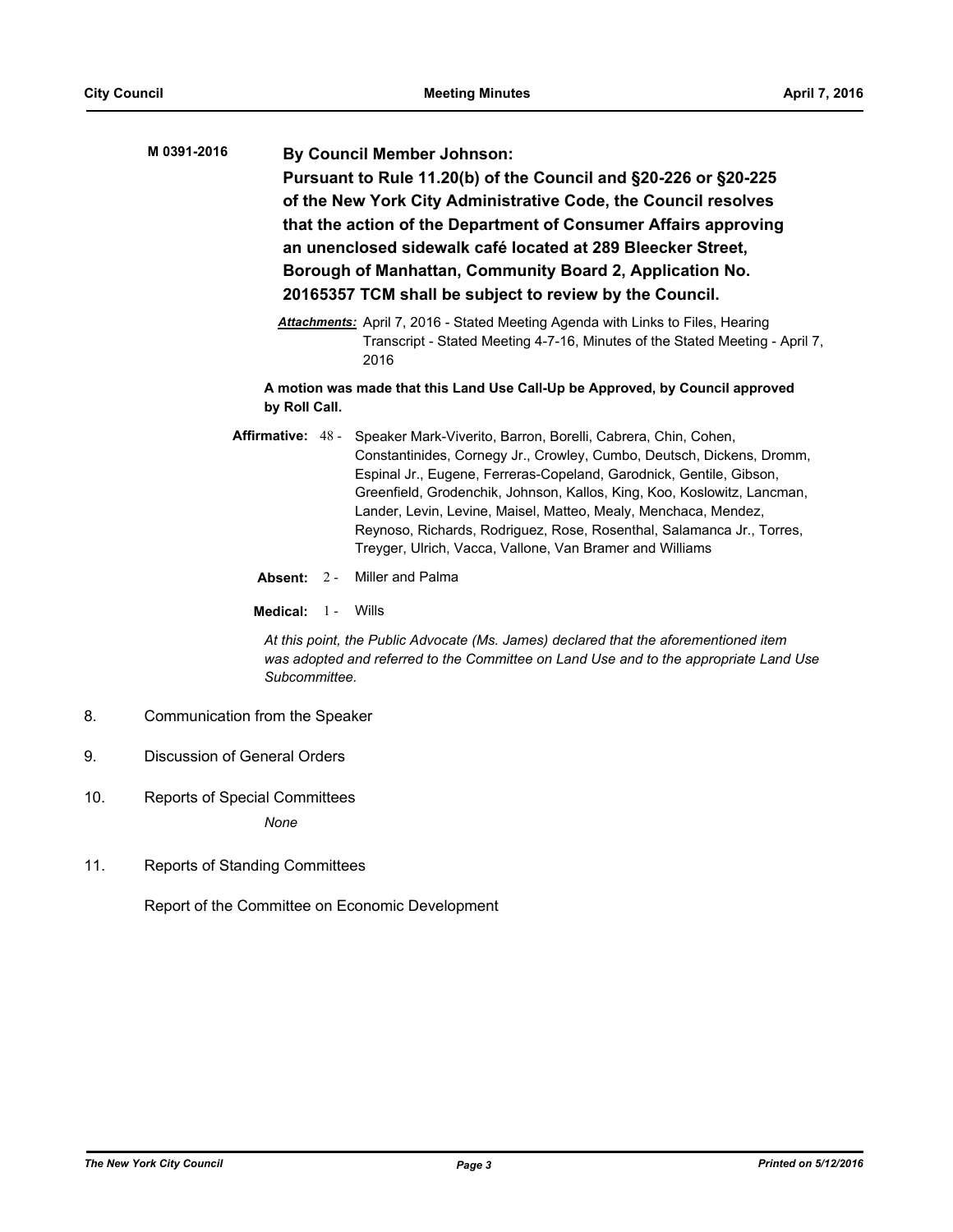#### **A Local Law in relation to requiring a survey and study of racial, ethnic and gender diversity among the directors, officers and executive level staff members of city contractors Int 0704-2015-A**

*Attachments:* Legislative History Report, Summary of Int. No. 704-A, Summary of Int. No. 704, Int. No. 704 - 3/11/15, March 11, 2015 - Stated Meeting Agenda with Links to Files, Committee Report 10/22/15, Hearing Testimony 10/22/15, Hearing Transcript 10/22/15, Committee Report 4/6/16, Hearing Transcript 4/6/16, April 7, 2016 - Stated Meeting Agenda with Links to Files, Hearing Transcript - Stated Meeting 4-7-16, Fiscal Impact Statement, Int. No. 704-A - FINAL, Mayor's Letter, Minutes of the Stated Meeting - April 7, 2016

**A motion was made that this Introduction be Approved by Council approved by consent Roll Call.**

**Enactment No:** 2016/044

Report of the Committee on Finance

#### **A Local Law to establish a temporary program to resolve outstanding judgments imposed by the environmental control board Int 0806-2015-B**

*Attachments:* Legislative History Report, Summary of Int. No. 806-B, Summary of Int. No. 806-A, Int. No. 806 - 6/10/15, Memorandum In Support, June 10, 2015 - Stated Meeting Agenda with Links to Files, Proposed Int. No. 806-A - 11/19/15, Committee Report 11/19/15, Hearing Testimony 11/19/15, Hearing Transcript 11/19/15, Committee Report 4/7/16, Hearing Transcript 4/7/16, April 7, 2016 - Stated Meeting Agenda with Links to Files, Hearing Transcript - Stated Meeting 4-7-16, Fiscal Impact Statement, Int. No. 806-B - FINAL, Mayor's Letter, Minutes of the Stated Meeting - April 7, 2016

# **A motion was made that this Introduction be Approved by Council approved by consent Roll Call.**

**Enactment No:** 2016/045

Report of the Committee on Governmental Operations

- **A Local Law to amend the New York city charter, in relation to notices of violation adjudicated by the environmental control board and issued generically to the "owner of" a business, organization or premises Int 0807-2015-A**
	- *Attachments:* Legislative History Report, Summary of Int. No 807-A, Summary of Int. No. 807, Int. No. 807 - 6/10/15, June 10, 2015 - Stated Meeting Agenda with Links to Files, Committee Report 11/19/15, Hearing Testimony 11/19/15, Hearing Transcript 11/19/15, Committee Report 4/6/16, Hearing Transcript 4/6/16, April 7, 2016 - Stated Meeting Agenda with Links to Files, Hearing Transcript - Stated Meeting 4-7-16, Int. No. 807-A - FINAL, Fiscal Impact Statement, Mayor's Letter, Minutes of the Stated Meeting - April 7, 2016

# **A motion was made that this Introduction be Approved by Council approved by consent Roll Call.**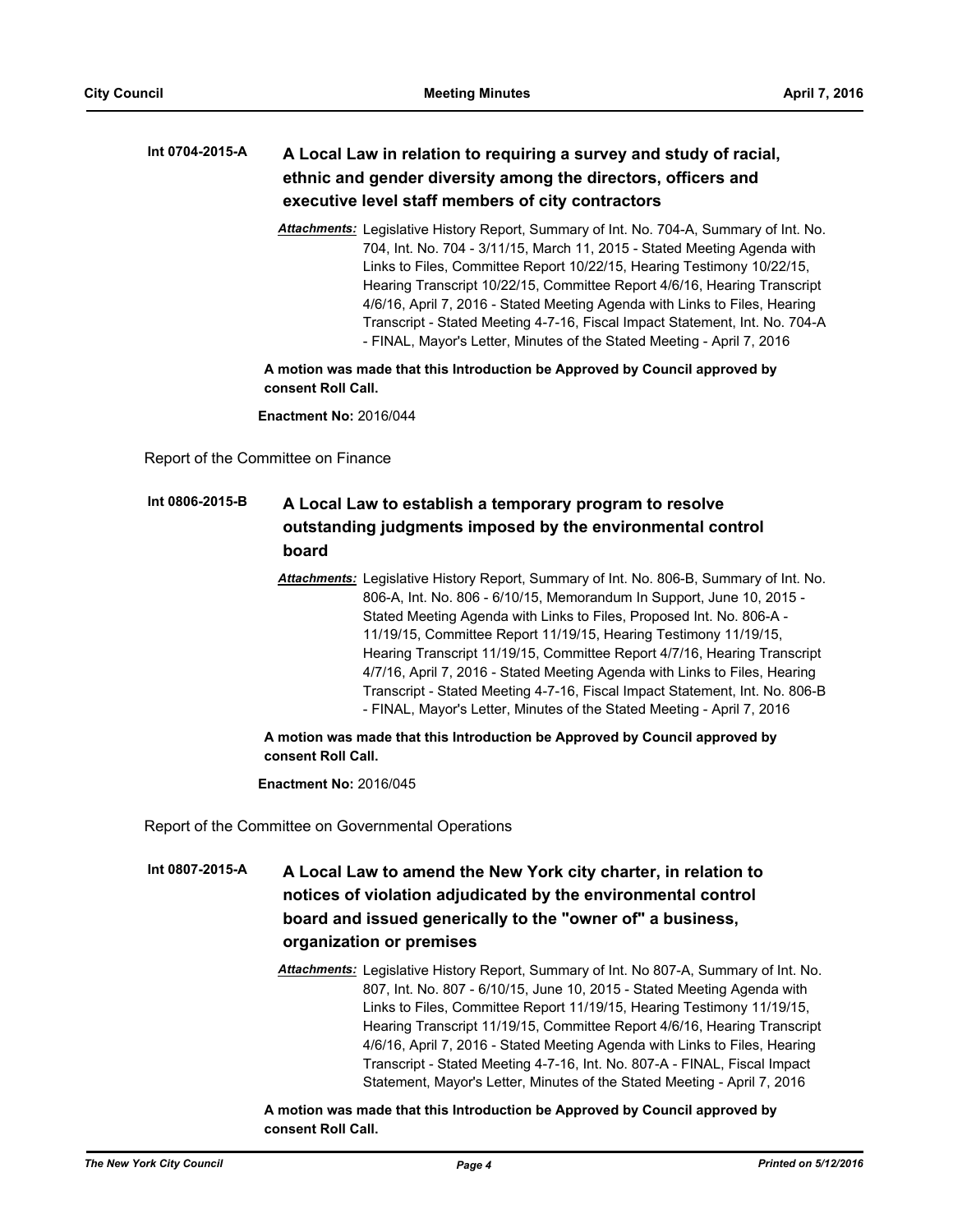# **Enactment No:** 2016/046

**A Local Law to amend the New York city charter, in relation to providing for the denial of an application for, or the suspension, termination or revocation of, a license, permit or registration based on unpaid civil penalties imposed by the environmental control board or a tribunal of the office of administrative trials and hearings Int 0810-2015-A**

> *Attachments:* Legislative History Report, Summary of Int. No 810-A, Summary of Int. No. 810, Int. No. 810 - 6/10/15, June 10, 2015 - Stated Meeting Agenda with Links to Files, Committee Report 11/19/15, Hearing Testimony 11/19/15, Hearing Transcript 11/19/15, Committee Report 4/6/16, Hearing Transcript 4/6/16, April 7, 2016 - Stated Meeting Agenda with Links to Files, Hearing Transcript - Stated Meeting 4-7-16, Int. No. 810-A - FINAL, Fiscal Impact Statement, Mayor's Letter, Minutes of the Stated Meeting - April 7, 2016

**A motion was made that this Introduction be Approved by Council approved by consent Roll Call.**

**Enactment No:** 2016/047

# **A Local Law to amend the New York city charter, in relation to requiring the inclusion of unique identifiers for buildings and lots in notices of violation adjudicated by the environmental control board Int 0812-2015-A**

*Attachments:* Legislative History Report, Summary of Int. No 812-A, Summary of Int. No. 812, Int. No. 812 - 6/10/15, June 10, 2015 - Stated Meeting Agenda with Links to Files, Committee Report 11/19/15, Hearing Testimony 11/19/15, Hearing Transcript 11/19/15, Committee Report 4/6/16, Hearing Transcript 4/6/16, April 7, 2016 - Stated Meeting Agenda with Links to Files, Hearing Transcript - Stated Meeting 4-7-16, Int. No. 812-A - FINAL, Fiscal Impact Statement, Mayor's Letter, Minutes of the Stated Meeting - April 7, 2016

**A motion was made that this Introduction be Approved by Council approved by consent Roll Call.**

**Enactment No:** 2016/048

Report of the Committee on Rules, Privileges, and Elections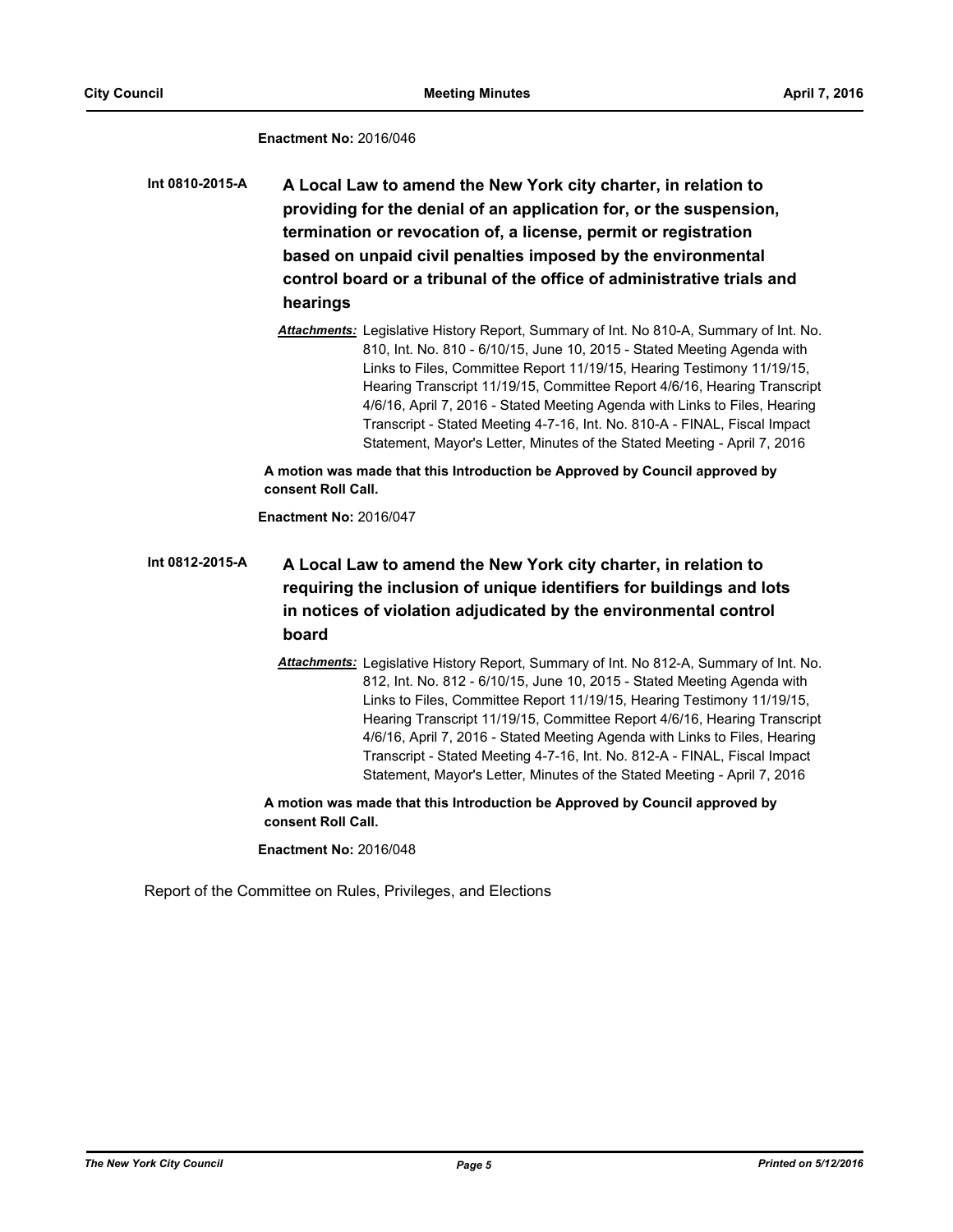# **Ramon Peguero, a resident of Queens, candidate for designation by the Council and subsequent appointment by the Mayor to the New York City Civilian Complaint Review Board, pursuant to § 440 (b)(1) of the New York City Charter. M 0321-2015**

*Attachments:* Committee Report 7/15/15, Hearing Testimony 7/15/15, Hearing Transcript 7/15/15, July 23, 2015 - Stated Meeting Agenda with Links to Files, Hearing Transcript of the Stated Meeting - July 23, 2015, Minutes of the Stated Meeting - July 23, 2015, Committee Report 4/4/16, Hearing Testimony 4/4/16, Hearing Transcript 4/4/16, Committee Report 4/7/16, Hearing Transcript 4/7/16, Resolution, Hearing Transcript - Stated Meeting 4-7-16, Minutes of the Stated Meeting - April 7, 2016

# **A motion was made that this Communication be Approved, by Council approved by Roll Call.**

- **Affirmative:** Speaker Mark-Viverito, Barron, Cabrera, Chin, Cohen, Constantinides, Cornegy Jr., Crowley, Cumbo, Deutsch, Dickens, Dromm, Espinal Jr., Eugene, Ferreras-Copeland, Garodnick, Gentile, Gibson, Greenfield, Grodenchik, Johnson, Kallos, King, Koo, Koslowitz, Lancman, Lander, Levin, Levine, Maisel, Mealy, Menchaca, Mendez, Reynoso, Richards, Rodriguez, Rose, Rosenthal, Salamanca Jr., Torres, Treyger, Ulrich, Vacca, Vallone, Van Bramer and Williams Affirmative: 46 -
	- **Negative:** 2 Borelli and Matteo
	- **Absent:** 2 Miller and Palma
	- **Medical:** 1 Wills

#### **RESOLUTION APPROVING THE DESIGNATION BY THE COUNCIL OF RAMON PEGUERO AS A MEMBER OF THE NEW YORK CITY CIVILIAN COMPLAINT REVIEW BOARD Res 1031-2016**

*Attachments:* Committee Report 4/4/16, Hearing Transcript 4/4/16, Committee Report 4/7/16, Hearing Transcript 4/7/16, April 7, 2016 - Stated Meeting Agenda with Links to Files, Hearing Transcript - Stated Meeting 4-7-16, Minutes of the Stated Meeting - April 7, 2016

# **A motion was made that this Resolution be Approved, by Council approved by Roll Call.**

- **Affirmative:** Speaker Mark-Viverito, Barron, Cabrera, Chin, Cohen, Constantinides, Cornegy Jr., Crowley, Cumbo, Deutsch, Dickens, Dromm, Espinal Jr., Eugene, Ferreras-Copeland, Garodnick, Gentile, Gibson, Greenfield, Grodenchik, Johnson, Kallos, King, Koo, Koslowitz, Lancman, Lander, Levin, Levine, Maisel, Mealy, Menchaca, Mendez, Reynoso, Richards, Rodriguez, Rose, Rosenthal, Salamanca Jr., Torres, Treyger, Ulrich, Vacca, Vallone, Van Bramer and Williams Affirmative: 46 -
	- **Negative:** 2 Borelli and Matteo
	- **Absent:** 2 Miller and Palma
	- **Medical:** 1 Wills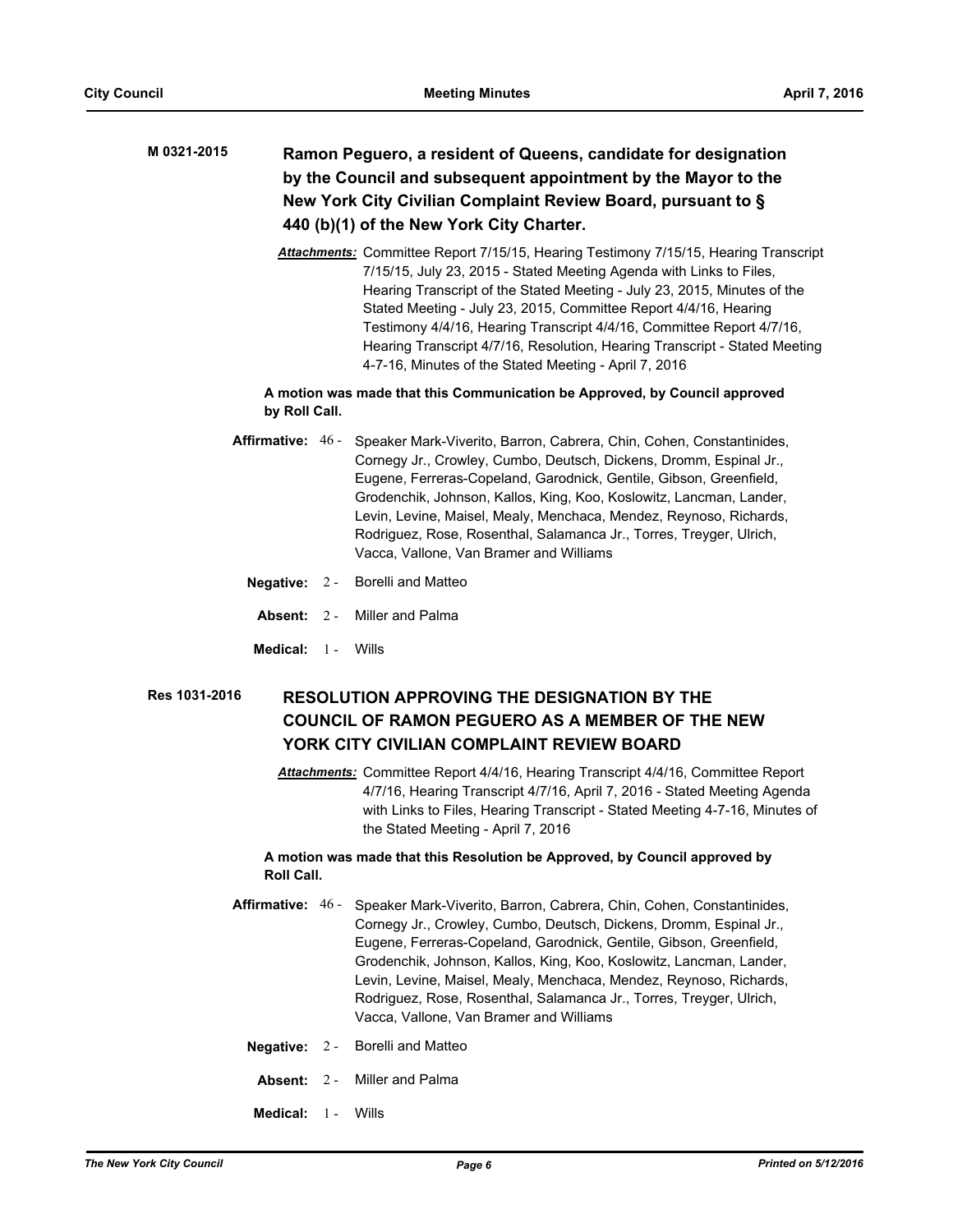#### **Ms. Marbre C. Stahly-Butts, candidate for designation by the Council and subsequent appointment by the Mayor to the New York City Civilian Complaint Review Board. M 0379-2016**

*Attachments:* March 9, 2016 - Stated Meeting Agenda with Links to Files, Hearing Transcript - Stated Meeting 3-9-16, Committee Report 4/4/16, Hearing Testimony 4/4/16, Hearing Transcript 4/4/16, Committee Report 4/7/16, Hearing Transcript 4/7/16, Resolution, Hearing Transcript - Stated Meeting 4-7-16, Minutes of the Stated Meeting - March 9, 2016, Minutes of the Stated Meeting - April 7, 2016

# **A motion was made that this Communication be Approved, by Council approved by Roll Call.**

- Affirmative: 45 Speaker Mark-Viverito, Barron, Cabrera, Chin, Cohen, Constantinides, Cornegy Jr., Crowley, Cumbo, Deutsch, Dickens, Dromm, Espinal Jr., Eugene, Ferreras-Copeland, Garodnick, Gentile, Gibson, Grodenchik, Johnson, Kallos, King, Koo, Koslowitz, Lancman, Lander, Levin, Levine, Maisel, Mealy, Menchaca, Mendez, Reynoso, Richards, Rodriguez, Rose, Rosenthal, Salamanca Jr., Torres, Treyger, Ulrich, Vacca, Vallone, Van Bramer and Williams
	- **Negative:** 3 Borelli, Greenfield and Matteo
	- **Absent:** 2 Miller and Palma
	- **Medical:** 1 Wills

## **RESOLUTION APPROVING THE DESIGNATION BY THE COUNCIL OF MARBRE C. STAHLY-BUTTS AS A MEMBER OF THE NEW YORK CITY CIVILIAN COMPLAINT REVIEW BOARD Res 1032-2016**

*Attachments:* Committee Report 4/4/16, Hearing Transcript 4/4/16, Committee Report 4/7/16, Hearing Transcript 4/7/16, April 7, 2016 - Stated Meeting Agenda with Links to Files, Hearing Transcript - Stated Meeting 4-7-16, Minutes of the Stated Meeting - April 7, 2016

## **A motion was made that this Resolution be Approved, by Council approved by Roll Call.**

- Affirmative: 45 Speaker Mark-Viverito, Barron, Cabrera, Chin, Cohen, Constantinides, Cornegy Jr., Crowley, Cumbo, Deutsch, Dickens, Dromm, Espinal Jr., Eugene, Ferreras-Copeland, Garodnick, Gentile, Gibson, Grodenchik, Johnson, Kallos, King, Koo, Koslowitz, Lancman, Lander, Levin, Levine, Maisel, Mealy, Menchaca, Mendez, Reynoso, Richards, Rodriguez, Rose, Rosenthal, Salamanca Jr., Torres, Treyger, Ulrich, Vacca, Vallone, Van Bramer and Williams
	- **Negative:** 3 Borelli, Greenfield and Matteo
	- **Absent:** 2 Miller and Palma
	- **Medical:** 1 Wills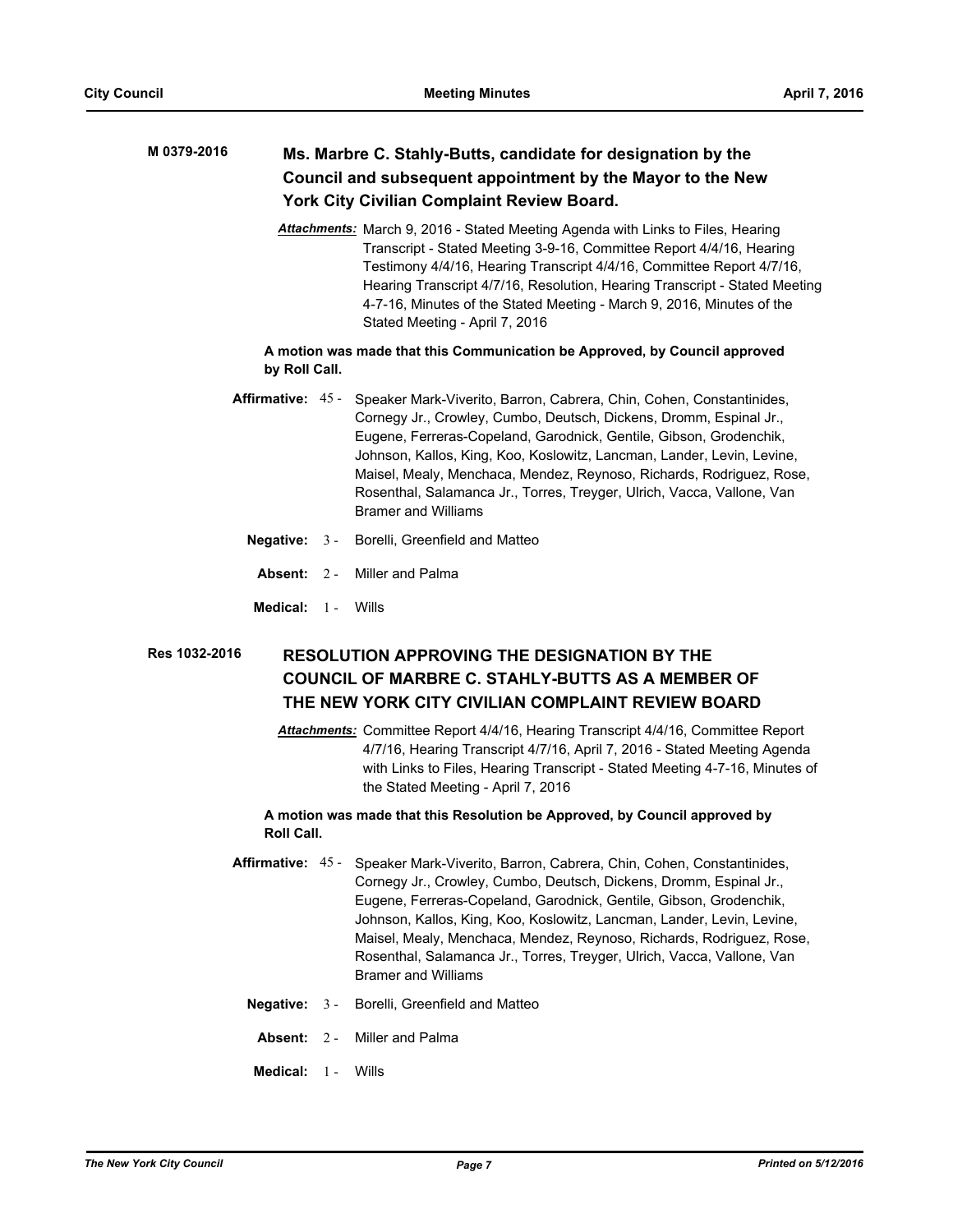#### **Mr. Michael J. Regan, candidate for re-appointment by the Council to the New York City Board of Correction. M 0380-2016**

*Attachments:* March 9, 2016 - Stated Meeting Agenda with Links to Files, Hearing Transcript - Stated Meeting 3-9-16, Committee Report 4/4/16, Hearing Testimony 4/4/16, Hearing Transcript 4/4/16, Committee Report 4/7/16, Hearing Transcript 4/7/16, Resolution, Hearing Transcript - Stated Meeting 4-7-16, Minutes of the Stated Meeting - March 9, 2016, Minutes of the Stated Meeting - April 7, 2016

# **A motion was made that this Communication be Approved, by Council approved by Roll Call.**

- Affirmative: 45 Speaker Mark-Viverito, Barron, Cabrera, Chin, Cohen, Constantinides, Cornegy Jr., Crowley, Cumbo, Deutsch, Dickens, Dromm, Espinal Jr., Eugene, Ferreras-Copeland, Garodnick, Gentile, Gibson, Greenfield, Grodenchik, Johnson, Kallos, King, Koo, Koslowitz, Lancman, Lander, Levin, Levine, Maisel, Mealy, Menchaca, Mendez, Reynoso, Richards, Rodriguez, Rose, Rosenthal, Salamanca Jr., Torres, Treyger, Vacca, Vallone, Van Bramer and Williams
	- **Negative:** 3 Borelli, Matteo and Ulrich
		- **Absent:** 2 Miller and Palma
	- **Medical:** 1 Wills

## **RESOLUTION APPROVING THE RE-APPOINTMENT BY THE COUNCIL OF MICHAEL REGAN AS A MEMBER OF THE NEW YORK CITY BOARD OF CORRECTION Res 1033-2016**

*Attachments:* Committee Report 4/4/16, Hearing Transcript 4/4/16, Committee Report 4/7/16, Hearing Transcript 4/4/16, April 7, 2016 - Stated Meeting Agenda with Links to Files, Hearing Transcript - Stated Meeting 4-7-16, Minutes of the Stated Meeting - April 7, 2016

## **A motion was made that this Resolution be Approved, by Council approved by Roll Call.**

- **Affirmative:** Speaker Mark-Viverito, Barron, Cabrera, Chin, Cohen, Constantinides, Cornegy Jr., Crowley, Cumbo, Deutsch, Dickens, Dromm, Espinal Jr., Eugene, Ferreras-Copeland, Garodnick, Gentile, Gibson, Greenfield, Grodenchik, Johnson, Kallos, King, Koo, Koslowitz, Lancman, Lander, Levin, Levine, Maisel, Mealy, Menchaca, Mendez, Reynoso, Richards, Rodriguez, Rose, Rosenthal, Salamanca Jr., Torres, Treyger, Vacca, Vallone, Van Bramer and Williams Affirmative: 45 -
	- **Negative:** 3 Borelli, Matteo and Ulrich
		- **Absent:** 2 Miller and Palma
	- **Medical:** 1 Wills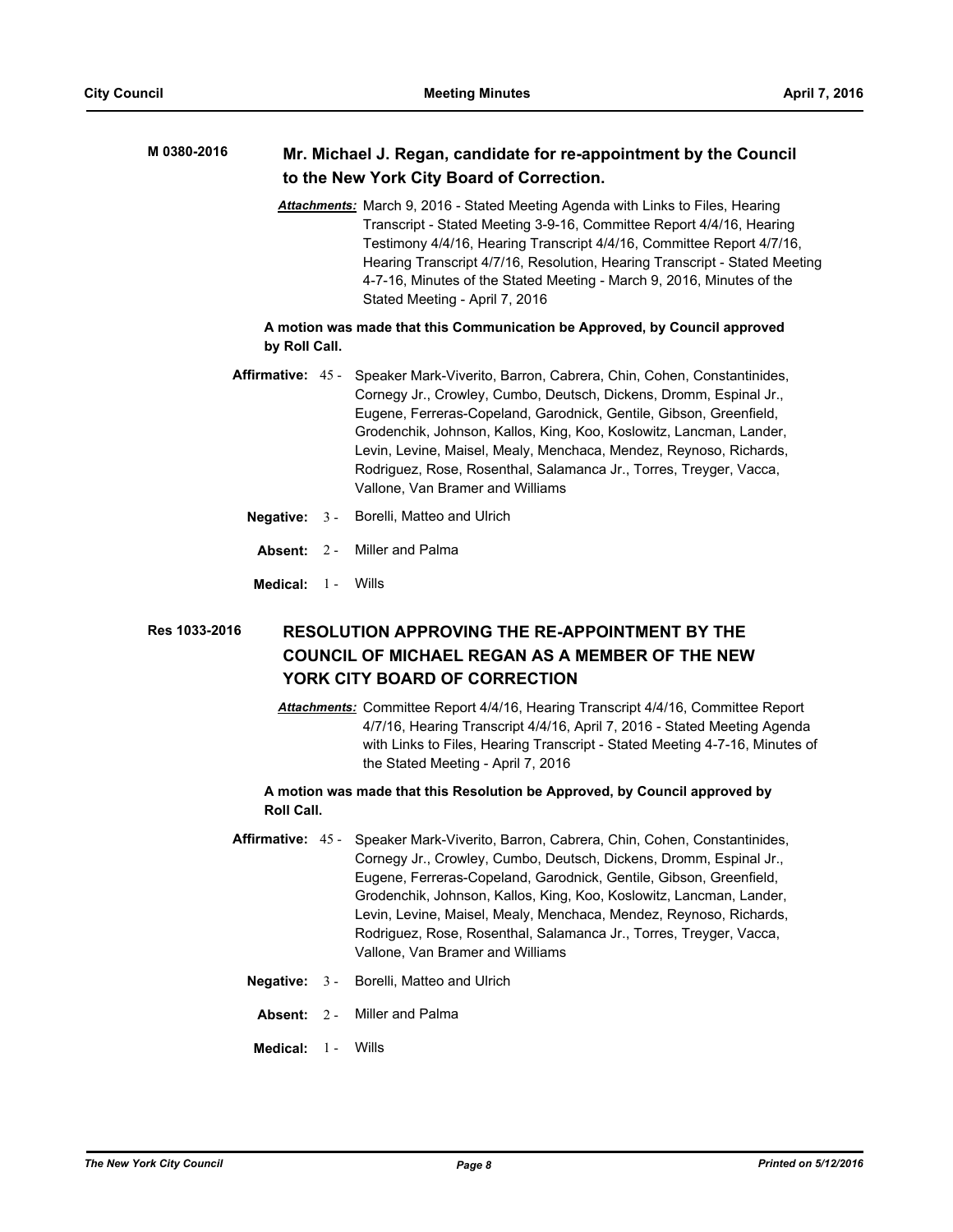## **Communication from the Public Advocate - Submitting the name of Michelle de la Uz to the Council for its advice and consent regarding her re-appointment to the City Planning Commission. M 0386-2016**

*Attachments:* Appointment Letter, March 22, 2016 - Stated Meeting Agenda with Links to Files, Hearing Transcript - Stated Meeting 3-22-16, Committee Report 4/4/16, Hearing Testimony 4/4/16, Hearing Transcript 4/4/16, Committee Report 4/7/16, Hearing Transcript 4/7/16, Resolution, Hearing Transcript - Stated Meeting 4-7-16, Minutes of the Stated Meeting - April 7, 2016

**A motion was made that this Communication be Approved, by Council approved by consent Roll Call.**

## **RESOLUTION APPROVING THE RE-APPOINTMENT BY THE PUBLIC ADVOCATE OF MICHELLE DE LA UZ AS A MEMBER OF THE NEW YORK CITY PLANNING COMMISSION Res 1034-2016**

*Attachments:* Committee Report 4/4/16, Hearing Transcript 4/4/16, Committee Report 4/7/16, Hearing Transcript 4/7/16, April 7, 2016 - Stated Meeting Agenda with Links to Files, Hearing Transcript - Stated Meeting 4-7-16, Minutes of the Stated Meeting - April 7, 2016

**A motion was made that this Resolution be Approved, by Council approved by consent Roll Call.**

Report of the Committee on Transportation

# **A Local Law to amend the administrative code of the city of New York, in relation to requiring information security and use of personal information policies for services licensed by taxi and limousine commission Int 0658-2015-A**

*Attachments:* Legislative History Report, Summary of Int. No 658-A, Summary of Int. No. 658, Int. No. 658 - 2/12/15, Committee Report 2/29/16, Hearing Testimony 2/29/16, Hearing Transcript 2/29/16, Committee Report 4/6/16, Hearing Transcript 4/6/16, April 7, 2016 - Stated Meeting Agenda with Links to Files, Committee Report - Stated Meeting, Hearing Transcript - Stated Meeting 4-7-16, Fiscal Impact Statement, Int. No. 658-A - FINAL, Mayor's Letter, Minutes of the Stated Meeting - April 7, 2016

**A motion was made that this Introduction be Approved by Council approved by consent Roll Call.**

**Enactment No:** 2016/043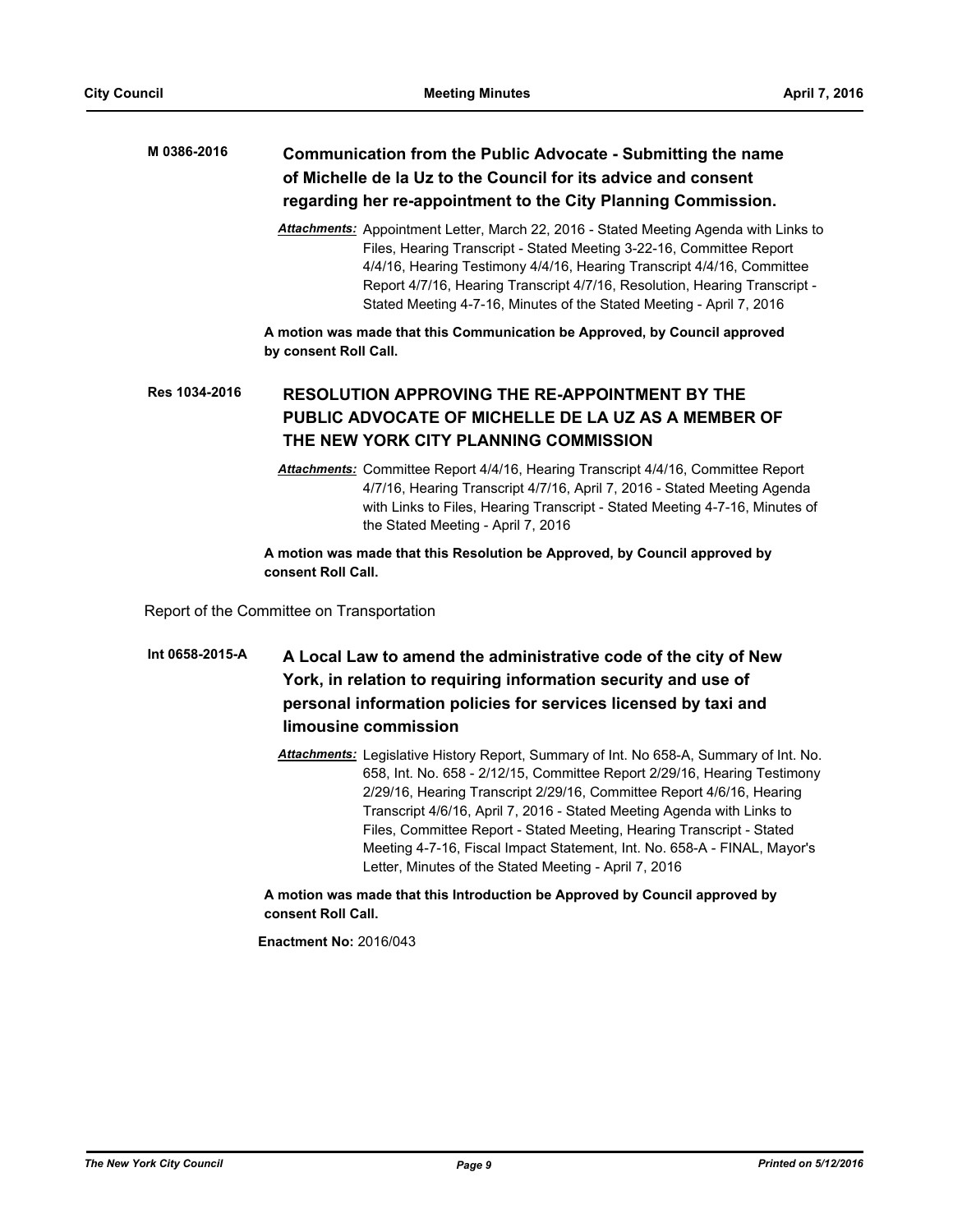#### **A Local Law to amend the administrative code of the city of New York, in relation to fare quotes for black car and luxury limousine service Int 1080-2016-A**

*Attachments:* Legislative History Report, Summary of Int. No 1080-A, Summary of Int. No. 1080, Int. No. 1080 - 2/24/16, February 24, 2016 - Stated Meeting Agenda with Links to Files, Committee Report 2/29/16, Hearing Testimony 2/29/16, Hearing Transcript 2/29/16, Committee Report 4/6/16, Hearing Transcript 4/6/16, April 7, 2016 - Stated Meeting Agenda with Links to Files, Committee Report - Stated Meeting, Hearing Transcript - Stated Meeting 4-7-16, Int. No. 1080-A - FINAL, Fiscal Impact Statement, Mayor's Letter, Minutes of the Stated Meeting - April 7, 2016

**A motion was made that this Introduction be Approved by Council approved by consent Roll Call.**

**Enactment No:** 2016/049

#### **A Local Law to amend the administrative code of the city of New York, in relation to the retirement of black cars Int 1092-2016-A**

*Attachments:* Legislative History Report, Summary of Int. No 1092-A, Summary of Int. No. 1092, Int. No. 1092 - 2/24/16, February 24, 2016 - Stated Meeting Agenda with Links to Files, Committee Report 2/29/16, Hearing Testimony 2/29/16, Hearing Transcript 2/29/16, Committee Report 4/6/16, Hearing Transcript 4/6/16, April 7, 2016 - Stated Meeting Agenda with Links to Files, Committee Report - Stated Meeting, Hearing Transcript - Stated Meeting 4-7-16, Int. No. 1092-A - FINAL, Fiscal Impact Statement, Mayor's Letter, Minutes of the Stated Meeting - April 7, 2016

# **A motion was made that this Introduction be Approved by Council approved by consent Roll Call.**

## **Enactment No:** 2016/050

#### **A Local Law to amend the administrative code of the city of New York, in relation to a universal driver's license for taxicab and for-hire vehicle drivers Int 1095-2016-A**

*Attachments:* Legislative History Report, Summary of Int. No. 1095-A, Summary of Int. No. 1095, Int. No. 1095 - 2/24/16, February 24, 2016 - Stated Meeting Agenda with Links to Files, Committee Report 2/29/16, Hearing Testimony 2/29/16, Hearing Transcript 2/29/16, Committee Report 4/6/16, Hearing Transcript 4/6/16, April 7, 2016 - Stated Meeting Agenda with Links to Files, Committee Report - Stated Meeting, Hearing Transcript - Stated Meeting 4-7-16, Int No 1095-A - FINAL, Fiscal Impact Statement, Mayor's Letter, Minutes of the Stated Meeting - April 7, 2016

# **A motion was made that this Introduction be Approved by Council approved by Roll Call.**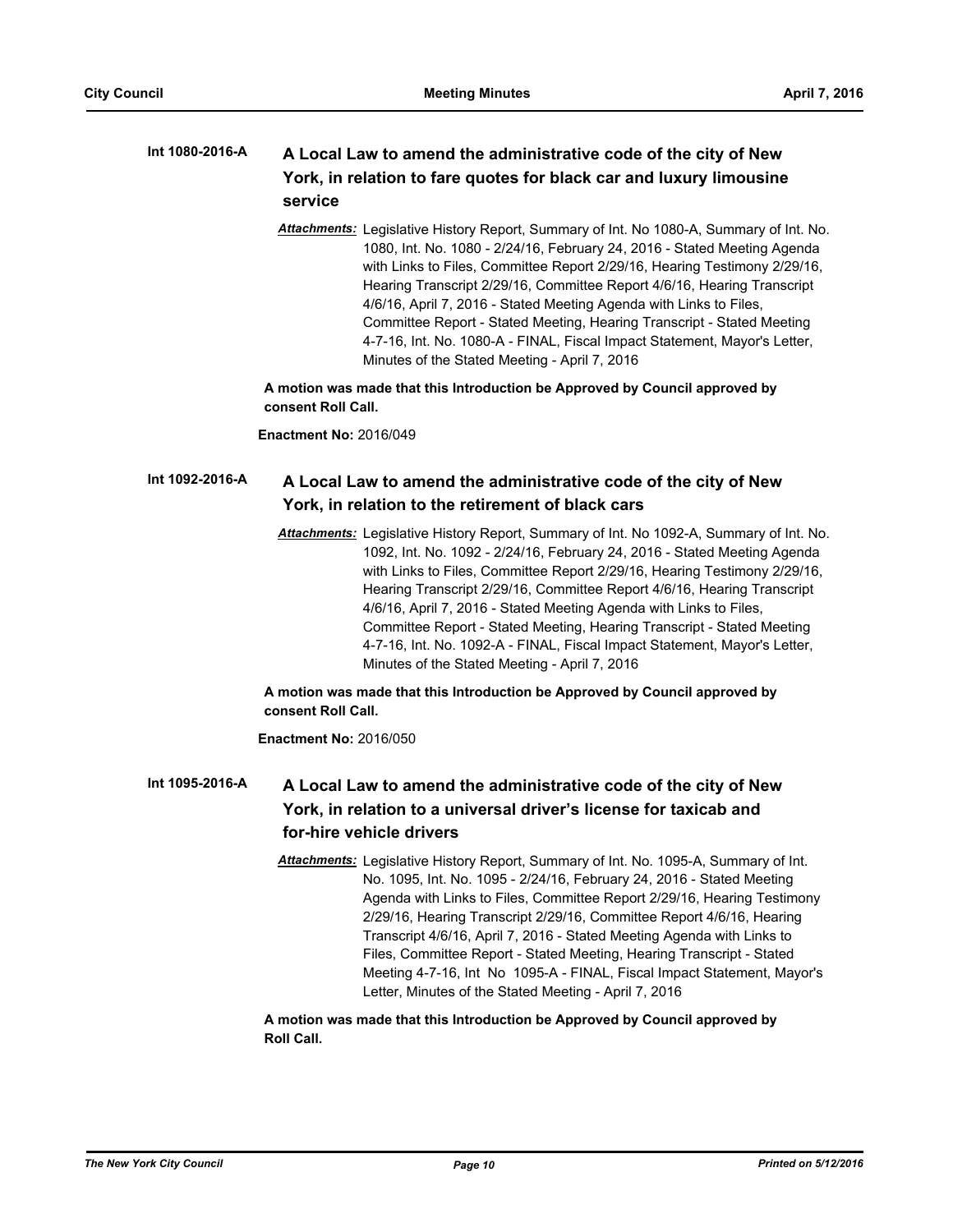|  | <b>Affirmative:</b> 43 - Speaker Mark-Viverito, Barron, Cabrera, Chin, Cohen, Constantinides, |
|--|-----------------------------------------------------------------------------------------------|
|  | Cornegy Jr., Crowley, Cumbo, Deutsch, Dickens, Dromm, Espinal Jr.,                            |
|  | Eugene, Ferreras-Copeland, Garodnick, Gentile, Greenfield, Grodenchik,                        |
|  | Johnson, Kallos, Koo, Koslowitz, Lancman, Lander, Levin, Levine, Maisel,                      |
|  | Mealy, Menchaca, Mendez, Reynoso, Richards, Rodriguez, Rose,                                  |
|  | Rosenthal, Salamanca Jr., Torres, Treyger, Vacca, Vallone, Van Bramer                         |
|  | and Williams                                                                                  |
|  |                                                                                               |

- **Negative:** 4 Borelli, King, Matteo and Ulrich
- **Abstain:** 1 Gibson
- **Absent:** 2 Miller and Palma
- **Medical:** 1 Wills

**Enactment No:** 2016/051

# **A Local Law to amend the administrative code of the city of New York, in relation to increasing penalties for accepting a passenger by street hail from a location where street hails are not permitted Int 1096-2016-A**

*Attachments:* Legislative History Report, Summary of Int. No. 1096-A, Summary of Int. No. 1096, Int. No. 1096 - 3/18/16, February 24, 2016 - Stated Meeting Agenda with Links to Files, Committee Report 2/29/16, Hearing Testimony 2/29/16, Hearing Transcript 2/29/16, Committee Report 4/6/16, Hearing Transcript 4/6/16, April 7, 2016 - Stated Meeting Agenda with Links to Files, Committee Report - Stated Meeting, Hearing Transcript - Stated Meeting 4-7-16, Int. No. 1096-A - FINAL, Fiscal Impact Statement, Mayor's Letter, Minutes of the Stated Meeting - April 7, 2016

## **A motion was made that this Introduction be Approved by Council approved by Roll Call.**

- Affirmative: 42 Speaker Mark-Viverito, Cabrera, Chin, Cohen, Constantinides, Cornegy Jr., Crowley, Cumbo, Deutsch, Dickens, Dromm, Espinal Jr., Eugene, Ferreras-Copeland, Garodnick, Gentile, Greenfield, Grodenchik, Johnson, Kallos, King, Koo, Koslowitz, Lancman, Lander, Levin, Levine, Maisel, Mealy, Menchaca, Mendez, Reynoso, Richards, Rodriguez, Rose, Rosenthal, Torres, Treyger, Vacca, Vallone, Van Bramer and Williams
	- **Negative:** 5 Barron, Borelli, Matteo, Salamanca Jr. and Ulrich
	- **Abstain:** 1 Gibson
	- **Absent:** 2 Miller and Palma
	- **Medical:** 1 Wills

**Enactment No:** 2016/052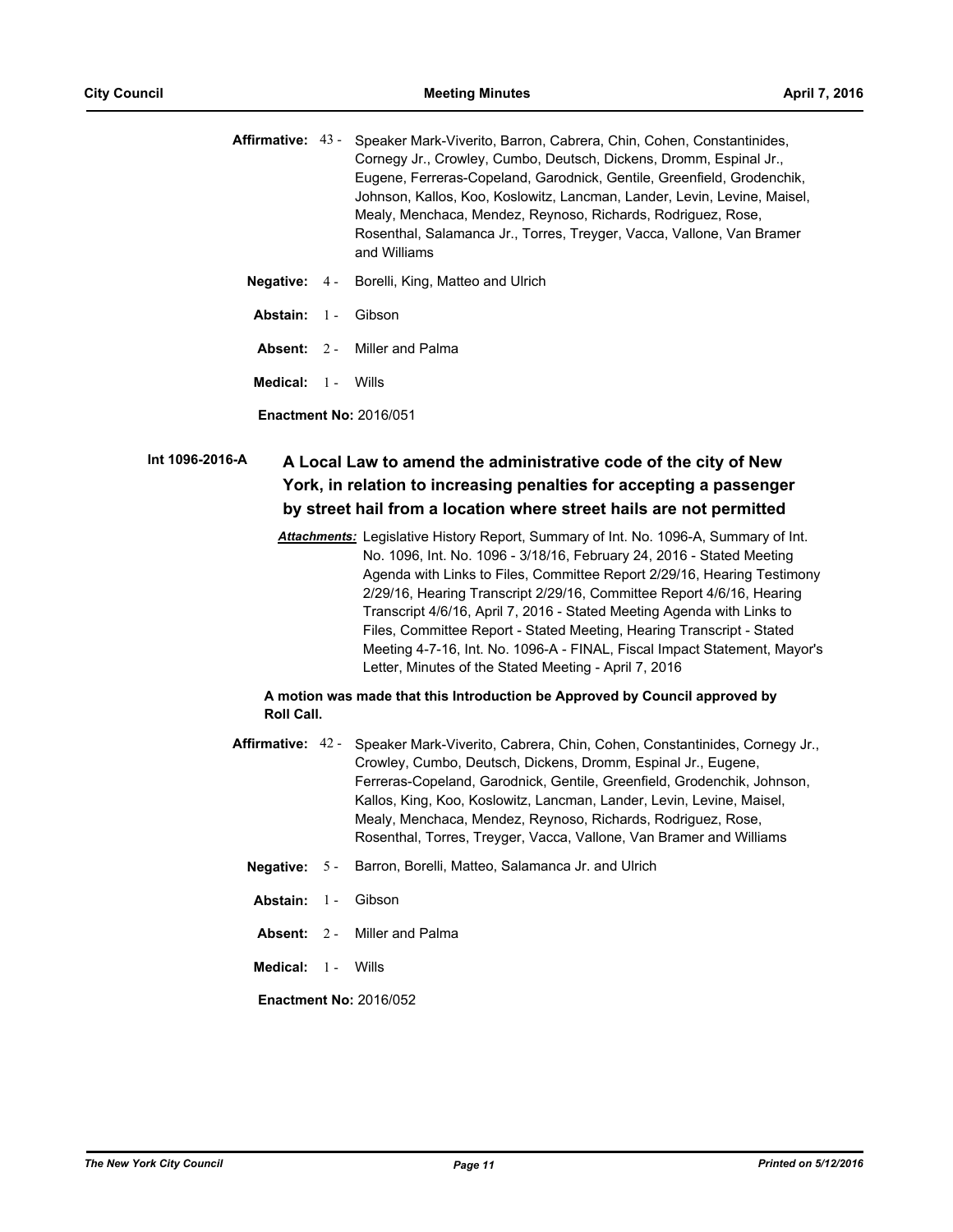#### **A Local Law to amend the administrative code of the city of New York, in relation to pedestrian plazas Int 1109-2016-B**

*Attachments:* Legislative History Report, Summary of Int. No. 1109-B, Summary of Int. No. 1109-A, Summary of Int. No. 1109, Int. No. 1109 - 3/9/16, March 9, 2016 - Stated Meeting Agenda with Links to Files, Proposed Int. No. 1109-A - 4/1/16, Committee Report 3/30/16, Hearing Testimony 3/30/16, Heairng Transcript 3/30/16, Committee Report 4/6/16, Hearing Transcript 4/6/16, April 7, 2016 - Stated Meeting Agenda with Links to Files, Committee Report - Stated Meeting, Hearing Transcript - Stated Meeting 4-7-16, Int. No. 1109-B - FINAL, Fiscal Impact Statement, Mayor's Letter, Minutes of the Stated Meeting - April 7, 2016

# **A motion was made that this Introduction be Approved by Council approved by Roll Call.**

- Affirmative: 42 Speaker Mark-Viverito, Borelli, Cabrera, Chin, Cohen, Constantinides, Crowley, Cumbo, Deutsch, Dickens, Dromm, Espinal Jr., Eugene, Ferreras-Copeland, Garodnick, Gentile, Greenfield, Grodenchik, Johnson, Kallos, Koo, Koslowitz, Lancman, Lander, Levin, Levine, Maisel, Matteo, Mealy, Menchaca, Richards, Rodriguez, Rose, Rosenthal, Salamanca Jr., Torres, Treyger, Ulrich, Vacca, Vallone, Van Bramer and Williams
	- **Negative:** 1 Cornegy Jr.
	- **Abstain:** 5 Barron, Gibson, King, Mendez and Reynoso
	- **Absent:** 2 Miller and Palma
	- **Medical:** 1 Wills

**Enactment No:** 2016/053

12. General Orders Calendar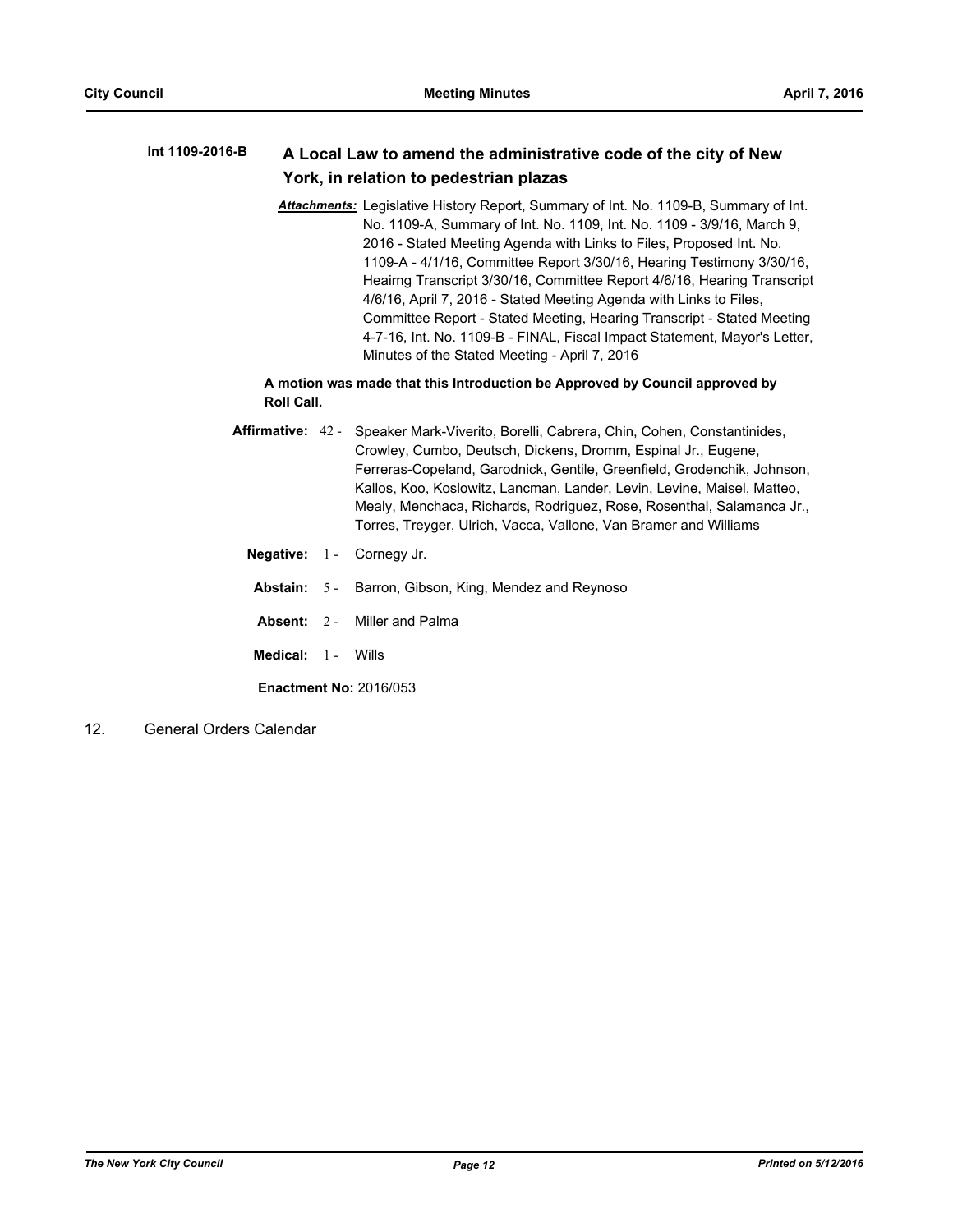# **T2014-0002 Commissioner of Deeds**

*Attachments:* Hearing Transcript - Charter Meeting 1/8/14, Hearing Transcript - Charter Meeting 1/22/14, Hearing Transcript - Stated Meeting 1/22/14, Hearing Transcript - Stated Meeting 2-4-14, Hearing Transcript - Stated Meeting 2-26-14, Hearing Transcript - Stated Meeting 3-12-14, Hearing Transcript - Stated Meeting 3-26-14, Hearing Transcript - Stated Meeting 4-10-14, Hearing Transcript - Stated Meeting 4-29-14, Hearing Transcript - Stated Meeting 5-14-14, Hearing Transcript - Stated Meeting 5-29-14, Hearing Transcript - Stated Meeting 6-11-14, Hearing Transcript - Stated Meeting 6-26-14, Hearing Transcript - Stated Meeting 7-24-14, Hearing Transcript - Stated Meeting 8-21-14, Hearing Transcript - Stated Meeting 9-10-14, Hearing Transcript - Stated Meeting 9-23-14, Hearing Transcript - Stated Meeting 10-7-14, Hearing Transcript - Stated Meeting 10-22-14, Hearing Transcript - Stated Meeting 11-13-14, Hearing Transcript - Stated Meeting 11-25-14, Hearing Transcript - Stated Meeting 12-8-14, Hearing Transcript - Stated Meeting 12-17-14, Hearing Transcript - Stated Meeting 1-7-15, Hearing Transcript - Stated Meeting 1-22-15, Hearing Transcript - Stated Meeting 2-12-15, February 26, 2015 - Stated Meeting Agenda with Links to Files, March 11, 2015 - Stated Meeting Agenda with Links to Files, Hearing Transcript - Stated Meeting 2-26-15, Hearing Transcript - Stated Meeting 3-11-15, March 31, 2015 - Stated Meeting Agenda with Links to Files, April 16, 2015 - Stated Meeting Agenda with Links to Files, Hearing Transcript - Stated Meeting 3-31-15, April 28, 2015 - Stated Meeting Agenda with Links to Files, Hearing Transcript - Stated Meeting 4-16-15, Hearing Transcript - Stated Meeting 4-28-15, Hearing Transcript - Stated Meeting 5-14-15, Minutes of the Stated Meeting - April 16, 2015, May 27, 2015 - Stated Meeting Agenda with Links to Files, Hearing Transcript - Stated Meeting 5-27-15, June 10, 2015 - Stated Meeting Agenda with Links to Files, Minutes of the Stated Meeting - April 28, 2015, Minutes of the Stated Meeting - January 22, 2014, Minutes of the Stated Meeting - February 4, 2014, Minutes of the Stated Meeting - February 26, 2014, Minutes of the Stated Meeting - March 12, 2014, Minutes of the Stated Meeting - March 26, 2014, Minutes of the Stated Meeting - April 10, 2014, Minutes of the Stated Meeting - April 29, 2014, Minutes of the Stated Meeting - May 14, 2014, Minutes of the Stated Meeting - May 29, 2014, Minutes of the Stated Meeting - June 11, 2014, Minutes of the Stated Meeting - June 26, 2014, Minutes of the Stated Meeting - July 24, 2014, Minutes of the Stated Meeting - September 23, 2014, Minutes of the Stated Meeting - October 7, 2014, Minutes of the Stated Meeting - October 22, 2014, Minutes of the Stated Meeting - November 13, 2014, Minutes of the Stated Meeting - November 25, 2014, Minutes of the Stated Meeting - December 8, 2014, Minutes of the Stated Meeting - December 17, 2014, Minutes of the Charter Meeting - January 7, 2015, Minutes of the Stated Meeting - January 22, 2015, Minutes of the Stated Meeting - February 12, 2015, Minutes of the Stated Meeting - February 26, 2015, Minutes of the Stated Meeting - March 11, 2015, Minutes of the Stated Meeting - March 31, 2015, Minutes of the Stated Meeting - May 14, 2015, June 26, 2015 - Stated Meeting Agenda with Links to Files, Minutes of the Stated Meeting - May 27, 2015, Hearing Transcript - Stated Meeting 6-10-15, July 23, 2015 - Stated Meeting Agenda with Links to Files, Minutes of the Stated Meeting - June 10, 2015, Minutes of the Stated Meeting - June 10, 2015, Minutes of the Stated Meeting - Recessed Meeting of June 10, 2015 held on June 26, 2015,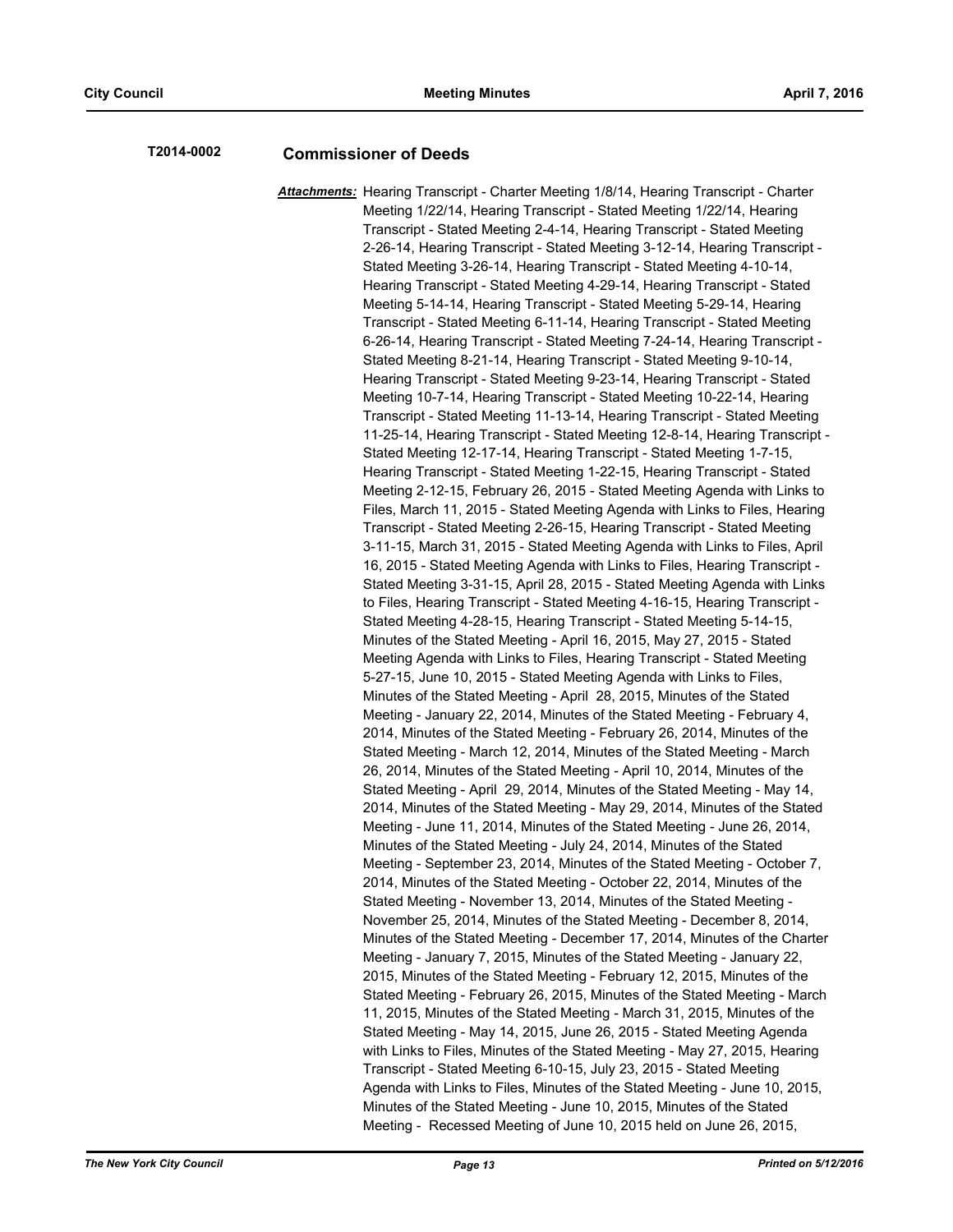Hearing Transcript of the Stated Meeting - July 23, 2015, August 13, 2015 - Stated Meeting Agenda with Links to Files, Hearing Transcript of the Stated Meeting - August 13, 2015, Minutes of the Stated Meeting - June 26, 2015, September 17, 2015 - Stated Meeting Agenda with Links to Files, Hearing Transcript of the Stated Meeting - September 17, 2015, Minutes of the Stated Meeting - July 23, 2015, Minutes of the Stated Meeting - August 13, 2015, September 30, 2015 - Stated Meeting Agenda with Links to Files, Hearing Transcript of the Stated Meeting - September 30, 2015, Hearing Transcript of the Stated Meeting - October 15, 2015, Minutes of the Stated Meeting - September 17, 2015, October 29, 2015 - Stated Meeting Agenda with Links to Files, Hearing Transcript of the Stated Meeting - October 29, 2015, Minutes of the Stated Meeting - September 30, 2015, November 10, 2015 - Stated Meeting Agenda with Links to Files, Hearing Transcript of the Stated Meeting - November 10, 2015, Minutes of the Stated Meeting - October 15, 2015, November 24, 2015 - Stated Meeting Agenda with Links to Files, Minutes of the Stated Meeting - October 29, 2015, December 7, 2015 - Stated Meeting Agenda with Links to Files, Hearing Transcript of the Stated Meeting - November 24, 2015, Minutes of the Stated Meeting - November 10, 2015, December 16, 2015 - Stated Meeting Agenda with Links to Files, Hearing Transcript of the Stated Meeting - December 7, 2015, January 6, 2016 - Charter Meeting Agenda with Links to Files, Hearing Transcript of the Stated Meeting - December 16, 2015, Minutes of the Stated Meeting - November 24, 2015, Hearing Transcript - Charter Meeting 1-6-16, Minutes of the Stated Meeting - December 7, 2015, January 19, 2016 - Stated Meeting Agenda with Links to Files, Minutes of the Stated Meeting - December 16, 2015, Minutes of the Charter Meeting - January 6, 2016, Minutes of the Stated Meeting - January 19, 2016, Hearing Transcript - Stated Meeting 1-19-16, February 5, 2016 - Stated Meeting Agenda with Links to Files, Hearing Transcript - Stated Meeting 2-5-16, Minutes of the Stated Meeting - February 5, 2016, February 24, 2016 - Stated Meeting Agenda with Links to Files, Hearing Transcript - Stated Meeting 2-24-16, March 22, 2016 - Stated Meeting Agenda with Links to Files, Minutes of the Stated Meeting - February 24, 2016, Hearing Transcript - Stated Meeting 3-22-16, Hearing Transcript - Stated Meeting 3-9-16, April 7, 2016 - Stated Meeting Agenda with Links to Files, Hearing Transcript - Stated Meeting 4-7-16, Minutes of the Stated Meeting - March 9, 2016, April 20, 2016 - Stated Meeting Agenda with Links to Files, Minutes of the Stated Meeting - March 22, 2016, May 5, 2016 - Stated Meeting Agenda with Links to Files, Minutes of the Stated Meeting - April 7, 2016

# **A motion was made that this Commissioner of Deeds be Approved, by Council approved by consent Roll Call.**

Coupled on General Order Calendar

Economic Development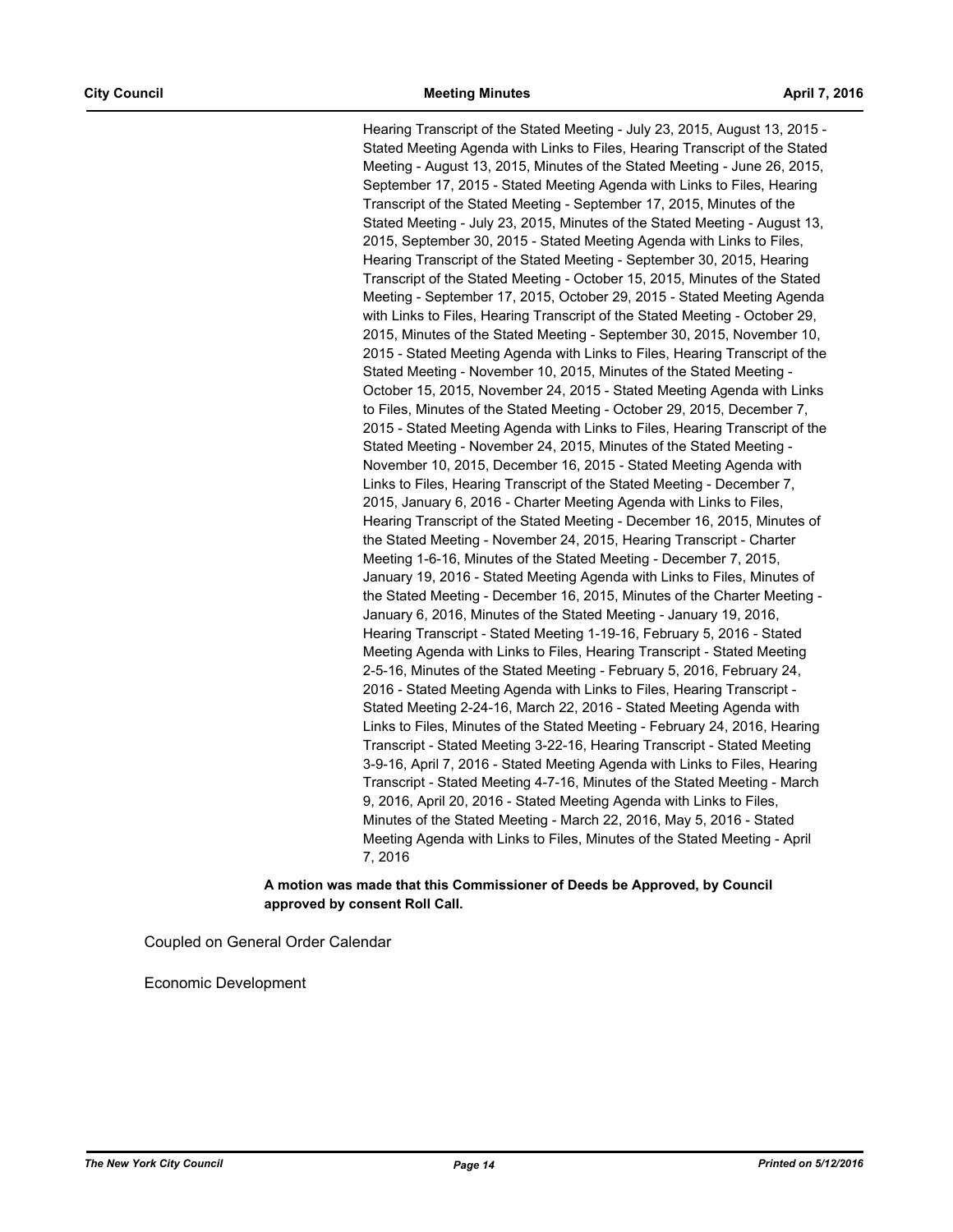## **A Local Law in relation to requiring a survey and study of racial, ethnic and gender diversity among the directors, officers and executive level staff members of city contractors Int 0704-2015-A**

*Attachments:* Legislative History Report, Summary of Int. No. 704-A, Summary of Int. No. 704, Int. No. 704 - 3/11/15, March 11, 2015 - Stated Meeting Agenda with Links to Files, Committee Report 10/22/15, Hearing Testimony 10/22/15, Hearing Transcript 10/22/15, Committee Report 4/6/16, Hearing Transcript 4/6/16, April 7, 2016 - Stated Meeting Agenda with Links to Files, Hearing Transcript - Stated Meeting 4-7-16, Fiscal Impact Statement, Int. No. 704-A - FINAL, Mayor's Letter, Minutes of the Stated Meeting - April 7, 2016

**Enactment No:** 2016/044

Finance

# **A Local Law to establish a temporary program to resolve outstanding judgments imposed by the environmental control board Int 0806-2015-B**

*Attachments:* Legislative History Report, Summary of Int. No. 806-B, Summary of Int. No. 806-A, Int. No. 806 - 6/10/15, Memorandum In Support, June 10, 2015 - Stated Meeting Agenda with Links to Files, Proposed Int. No. 806-A - 11/19/15, Committee Report 11/19/15, Hearing Testimony 11/19/15, Hearing Transcript 11/19/15, Committee Report 4/7/16, Hearing Transcript 4/7/16, April 7, 2016 - Stated Meeting Agenda with Links to Files, Hearing Transcript - Stated Meeting 4-7-16, Fiscal Impact Statement, Int. No. 806-B - FINAL, Mayor's Letter, Minutes of the Stated Meeting - April 7, 2016

**Enactment No:** 2016/045

Governmental Operations

- **A Local Law to amend the New York city charter, in relation to notices of violation adjudicated by the environmental control board and issued generically to the "owner of" a business, organization or premises Int 0807-2015-A**
	- *Attachments:* Legislative History Report, Summary of Int. No 807-A, Summary of Int. No. 807, Int. No. 807 - 6/10/15, June 10, 2015 - Stated Meeting Agenda with Links to Files, Committee Report 11/19/15, Hearing Testimony 11/19/15, Hearing Transcript 11/19/15, Committee Report 4/6/16, Hearing Transcript 4/6/16, April 7, 2016 - Stated Meeting Agenda with Links to Files, Hearing Transcript - Stated Meeting 4-7-16, Int. No. 807-A - FINAL, Fiscal Impact Statement, Mayor's Letter, Minutes of the Stated Meeting - April 7, 2016

# **Enactment No:** 2016/046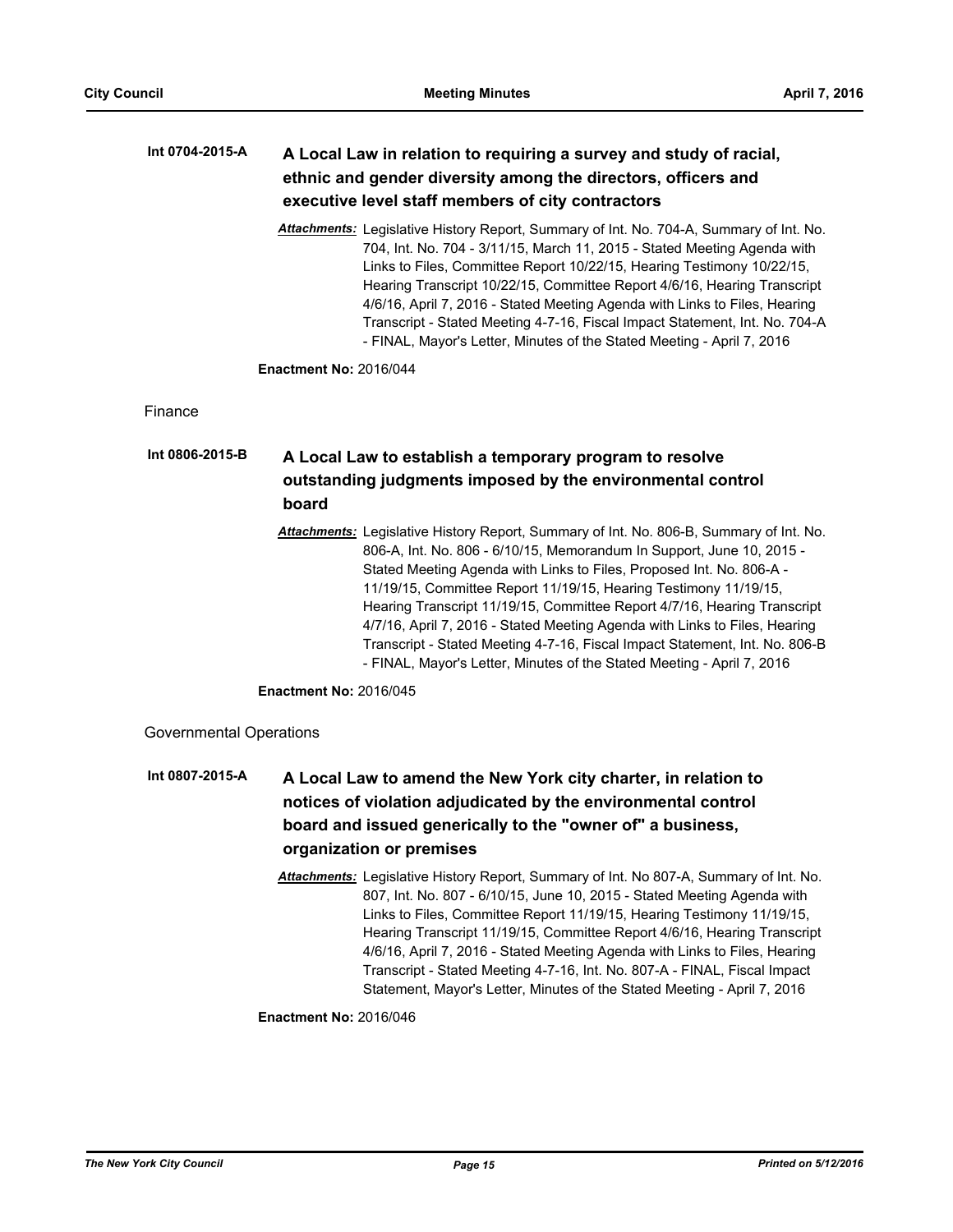- **A Local Law to amend the New York city charter, in relation to providing for the denial of an application for, or the suspension, termination or revocation of, a license, permit or registration based on unpaid civil penalties imposed by the environmental control board or a tribunal of the office of administrative trials and hearings Int 0810-2015-A**
	- *Attachments:* Legislative History Report, Summary of Int. No 810-A, Summary of Int. No. 810, Int. No. 810 - 6/10/15, June 10, 2015 - Stated Meeting Agenda with Links to Files, Committee Report 11/19/15, Hearing Testimony 11/19/15, Hearing Transcript 11/19/15, Committee Report 4/6/16, Hearing Transcript 4/6/16, April 7, 2016 - Stated Meeting Agenda with Links to Files, Hearing Transcript - Stated Meeting 4-7-16, Int. No. 810-A - FINAL, Fiscal Impact Statement, Mayor's Letter, Minutes of the Stated Meeting - April 7, 2016

**Enactment No:** 2016/047

# **A Local Law to amend the New York city charter, in relation to requiring the inclusion of unique identifiers for buildings and lots in notices of violation adjudicated by the environmental control board Int 0812-2015-A**

*Attachments:* Legislative History Report, Summary of Int. No 812-A, Summary of Int. No. 812, Int. No. 812 - 6/10/15, June 10, 2015 - Stated Meeting Agenda with Links to Files, Committee Report 11/19/15, Hearing Testimony 11/19/15, Hearing Transcript 11/19/15, Committee Report 4/6/16, Hearing Transcript 4/6/16, April 7, 2016 - Stated Meeting Agenda with Links to Files, Hearing Transcript - Stated Meeting 4-7-16, Int. No. 812-A - FINAL, Fiscal Impact Statement, Mayor's Letter, Minutes of the Stated Meeting - April 7, 2016

**Enactment No:** 2016/048

Rules, Privileges, and Elections

#### **RESOLUTION APPROVING THE DESIGNATION BY THE COUNCIL OF RAMON PEGUERO AS A MEMBER OF THE NEW YORK CITY CIVILIAN COMPLAINT REVIEW BOARD Res 1031-2016**

*Attachments:* Committee Report 4/4/16, Hearing Transcript 4/4/16, Committee Report 4/7/16, Hearing Transcript 4/7/16, April 7, 2016 - Stated Meeting Agenda with Links to Files, Hearing Transcript - Stated Meeting 4-7-16, Minutes of the Stated Meeting - April 7, 2016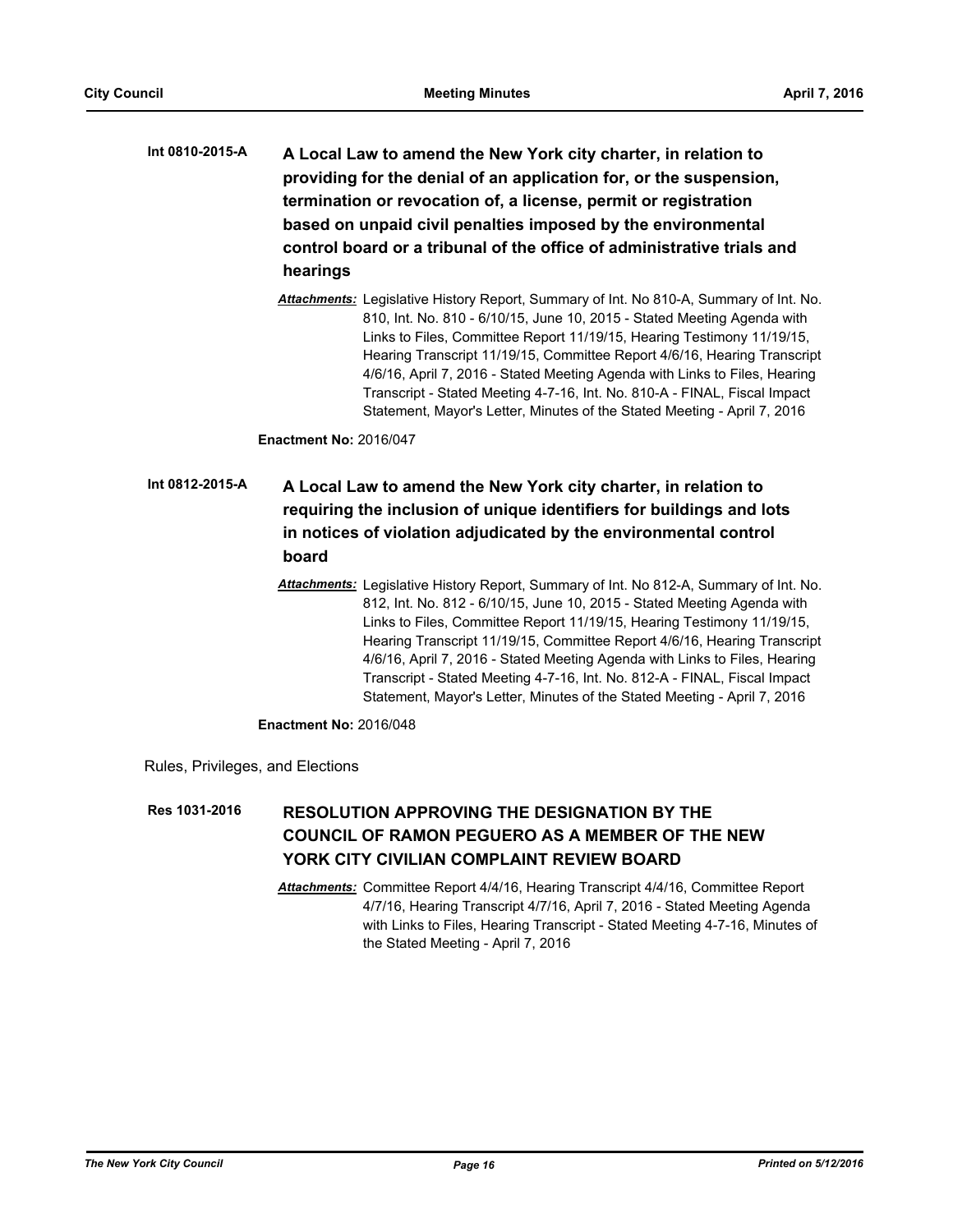## **RESOLUTION APPROVING THE DESIGNATION BY THE COUNCIL OF MARBRE C. STAHLY-BUTTS AS A MEMBER OF THE NEW YORK CITY CIVILIAN COMPLAINT REVIEW BOARD Res 1032-2016**

*Attachments:* Committee Report 4/4/16, Hearing Transcript 4/4/16, Committee Report 4/7/16, Hearing Transcript 4/7/16, April 7, 2016 - Stated Meeting Agenda with Links to Files, Hearing Transcript - Stated Meeting 4-7-16, Minutes of the Stated Meeting - April 7, 2016

**RESOLUTION APPROVING THE RE-APPOINTMENT BY THE COUNCIL OF MICHAEL REGAN AS A MEMBER OF THE NEW YORK CITY BOARD OF CORRECTION Res 1033-2016**

> *Attachments:* Committee Report 4/4/16, Hearing Transcript 4/4/16, Committee Report 4/7/16, Hearing Transcript 4/4/16, April 7, 2016 - Stated Meeting Agenda with Links to Files, Hearing Transcript - Stated Meeting 4-7-16, Minutes of the Stated Meeting - April 7, 2016

### **RESOLUTION APPROVING THE RE-APPOINTMENT BY THE PUBLIC ADVOCATE OF MICHELLE DE LA UZ AS A MEMBER OF THE NEW YORK CITY PLANNING COMMISSION Res 1034-2016**

*Attachments:* Committee Report 4/4/16, Hearing Transcript 4/4/16, Committee Report 4/7/16, Hearing Transcript 4/7/16, April 7, 2016 - Stated Meeting Agenda with Links to Files, Hearing Transcript - Stated Meeting 4-7-16, Minutes of the Stated Meeting - April 7, 2016

**Transportation** 

- **A Local Law to amend the administrative code of the city of New York, in relation to requiring information security and use of personal information policies for services licensed by taxi and limousine commission Int 0658-2015-A**
	- *Attachments:* Legislative History Report, Summary of Int. No 658-A, Summary of Int. No. 658, Int. No. 658 - 2/12/15, Committee Report 2/29/16, Hearing Testimony 2/29/16, Hearing Transcript 2/29/16, Committee Report 4/6/16, Hearing Transcript 4/6/16, April 7, 2016 - Stated Meeting Agenda with Links to Files, Committee Report - Stated Meeting, Hearing Transcript - Stated Meeting 4-7-16, Fiscal Impact Statement, Int. No. 658-A - FINAL, Mayor's Letter, Minutes of the Stated Meeting - April 7, 2016

**Enactment No:** 2016/043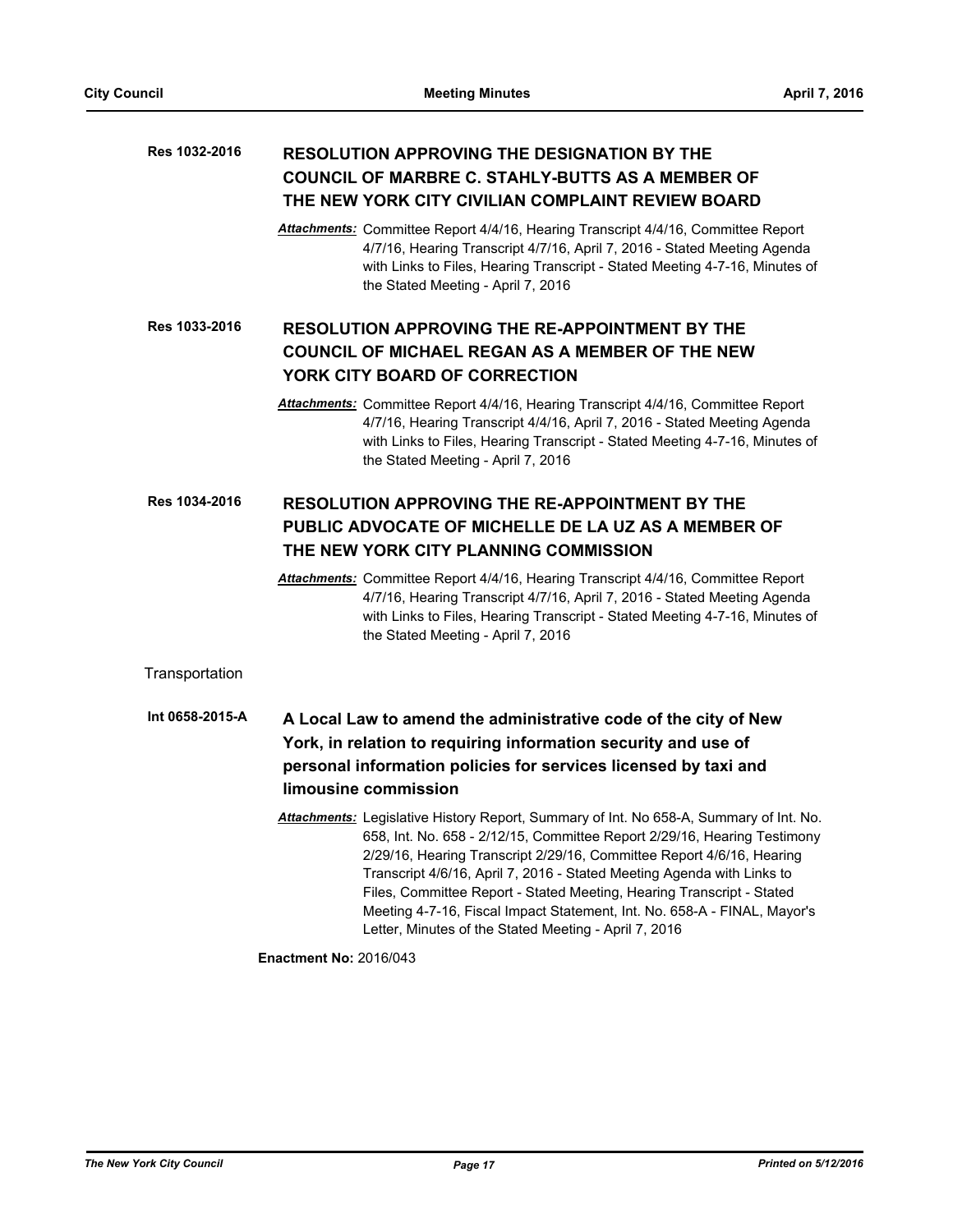#### **A Local Law to amend the administrative code of the city of New York, in relation to fare quotes for black car and luxury limousine service Int 1080-2016-A**

*Attachments:* Legislative History Report, Summary of Int. No 1080-A, Summary of Int. No. 1080, Int. No. 1080 - 2/24/16, February 24, 2016 - Stated Meeting Agenda with Links to Files, Committee Report 2/29/16, Hearing Testimony 2/29/16, Hearing Transcript 2/29/16, Committee Report 4/6/16, Hearing Transcript 4/6/16, April 7, 2016 - Stated Meeting Agenda with Links to Files, Committee Report - Stated Meeting, Hearing Transcript - Stated Meeting 4-7-16, Int. No. 1080-A - FINAL, Fiscal Impact Statement, Mayor's Letter, Minutes of the Stated Meeting - April 7, 2016

**Enactment No:** 2016/049

#### **A Local Law to amend the administrative code of the city of New York, in relation to the retirement of black cars Int 1092-2016-A**

*Attachments:* Legislative History Report, Summary of Int. No 1092-A, Summary of Int. No. 1092, Int. No. 1092 - 2/24/16, February 24, 2016 - Stated Meeting Agenda with Links to Files, Committee Report 2/29/16, Hearing Testimony 2/29/16, Hearing Transcript 2/29/16, Committee Report 4/6/16, Hearing Transcript 4/6/16, April 7, 2016 - Stated Meeting Agenda with Links to Files, Committee Report - Stated Meeting, Hearing Transcript - Stated Meeting 4-7-16, Int. No. 1092-A - FINAL, Fiscal Impact Statement, Mayor's Letter, Minutes of the Stated Meeting - April 7, 2016

**Enactment No:** 2016/050

#### **A Local Law to amend the administrative code of the city of New York, in relation to a universal driver's license for taxicab and for-hire vehicle drivers Int 1095-2016-A**

*Attachments:* Legislative History Report, Summary of Int. No. 1095-A, Summary of Int. No. 1095, Int. No. 1095 - 2/24/16, February 24, 2016 - Stated Meeting Agenda with Links to Files, Committee Report 2/29/16, Hearing Testimony 2/29/16, Hearing Transcript 2/29/16, Committee Report 4/6/16, Hearing Transcript 4/6/16, April 7, 2016 - Stated Meeting Agenda with Links to Files, Committee Report - Stated Meeting, Hearing Transcript - Stated Meeting 4-7-16, Int No 1095-A - FINAL, Fiscal Impact Statement, Mayor's Letter, Minutes of the Stated Meeting - April 7, 2016

**Enactment No:** 2016/051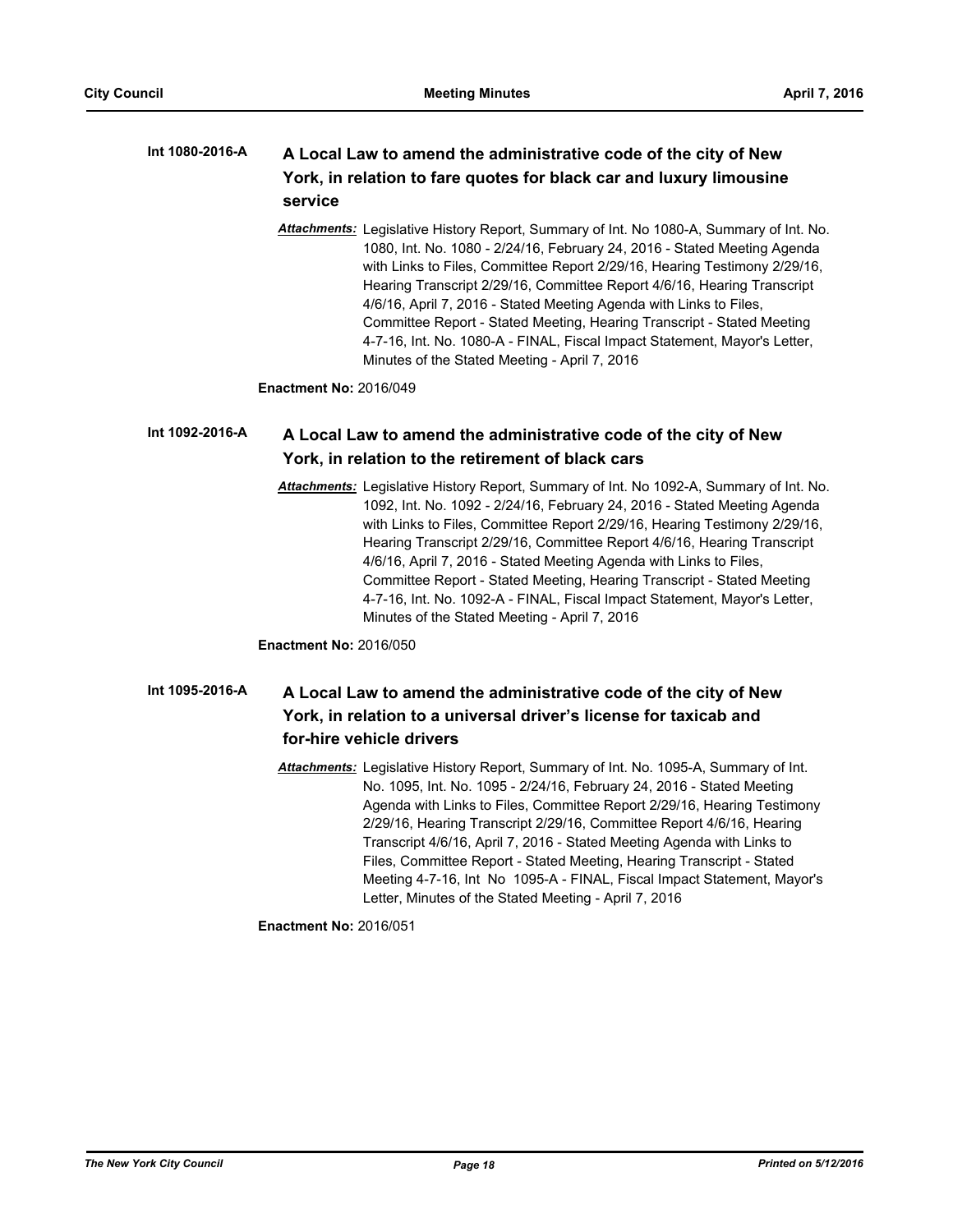### **A Local Law to amend the administrative code of the city of New York, in relation to increasing penalties for accepting a passenger by street hail from a location where street hails are not permitted Int 1096-2016-A**

*Attachments:* Legislative History Report, Summary of Int. No. 1096-A, Summary of Int. No. 1096, Int. No. 1096 - 3/18/16, February 24, 2016 - Stated Meeting Agenda with Links to Files, Committee Report 2/29/16, Hearing Testimony 2/29/16, Hearing Transcript 2/29/16, Committee Report 4/6/16, Hearing Transcript 4/6/16, April 7, 2016 - Stated Meeting Agenda with Links to Files, Committee Report - Stated Meeting, Hearing Transcript - Stated Meeting 4-7-16, Int. No. 1096-A - FINAL, Fiscal Impact Statement, Mayor's Letter, Minutes of the Stated Meeting - April 7, 2016

**Enactment No:** 2016/052

#### **A Local Law to amend the administrative code of the city of New York, in relation to pedestrian plazas Int 1109-2016-B**

*Attachments:* Legislative History Report, Summary of Int. No. 1109-B, Summary of Int. No. 1109-A, Summary of Int. No. 1109, Int. No. 1109 - 3/9/16, March 9, 2016 - Stated Meeting Agenda with Links to Files, Proposed Int. No. 1109-A - 4/1/16, Committee Report 3/30/16, Hearing Testimony 3/30/16, Heairng Transcript 3/30/16, Committee Report 4/6/16, Hearing Transcript 4/6/16, April 7, 2016 - Stated Meeting Agenda with Links to Files, Committee Report - Stated Meeting, Hearing Transcript - Stated Meeting 4-7-16, Int. No. 1109-B - FINAL, Fiscal Impact Statement, Mayor's Letter, Minutes of the Stated Meeting - April 7, 2016

**Enactment No:** 2016/053

General Order Calendar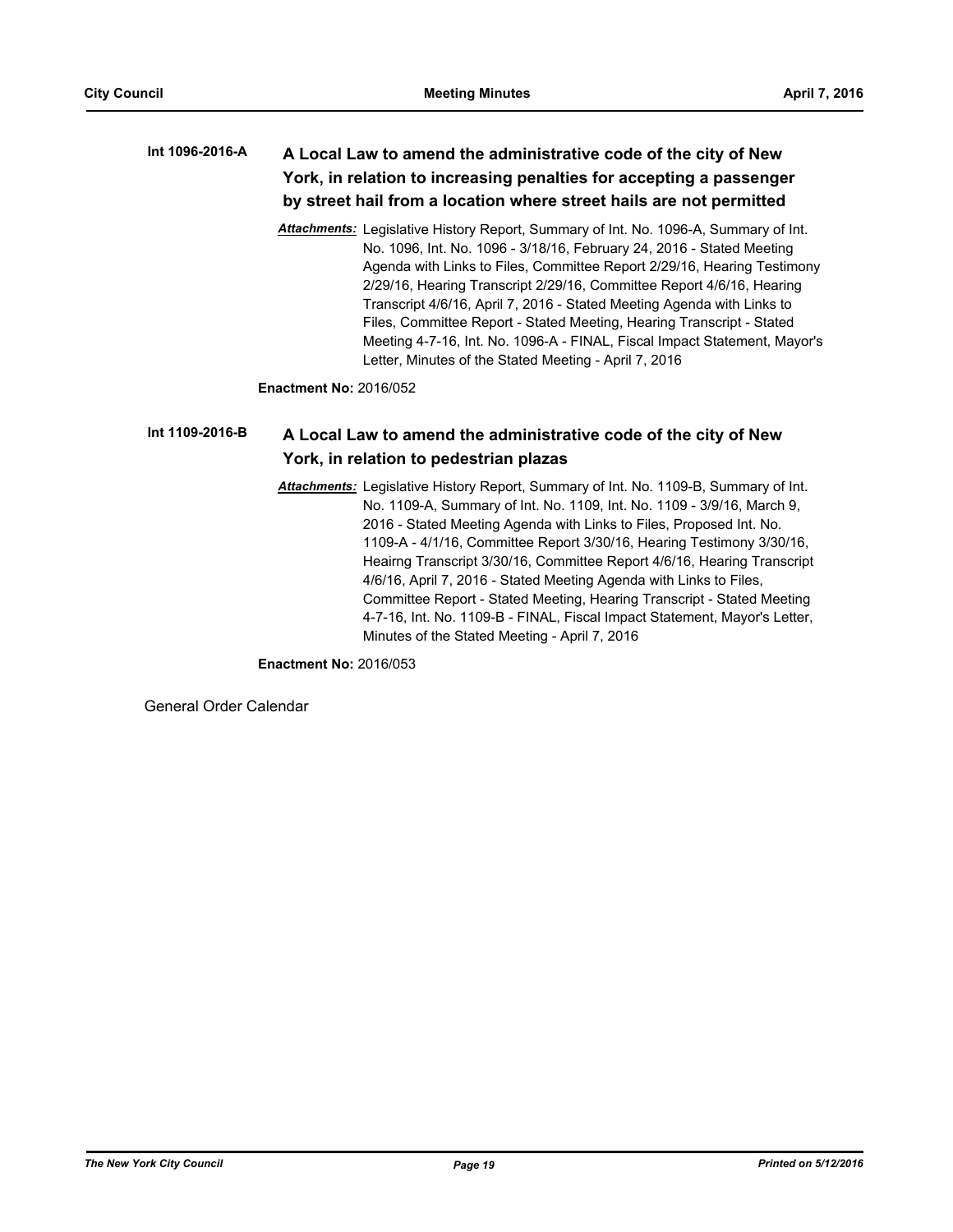# **T2014-0002 Commissioner of Deeds**

*Attachments:* Hearing Transcript - Charter Meeting 1/8/14, Hearing Transcript - Charter Meeting 1/22/14, Hearing Transcript - Stated Meeting 1/22/14, Hearing Transcript - Stated Meeting 2-4-14, Hearing Transcript - Stated Meeting 2-26-14, Hearing Transcript - Stated Meeting 3-12-14, Hearing Transcript - Stated Meeting 3-26-14, Hearing Transcript - Stated Meeting 4-10-14, Hearing Transcript - Stated Meeting 4-29-14, Hearing Transcript - Stated Meeting 5-14-14, Hearing Transcript - Stated Meeting 5-29-14, Hearing Transcript - Stated Meeting 6-11-14, Hearing Transcript - Stated Meeting 6-26-14, Hearing Transcript - Stated Meeting 7-24-14, Hearing Transcript - Stated Meeting 8-21-14, Hearing Transcript - Stated Meeting 9-10-14, Hearing Transcript - Stated Meeting 9-23-14, Hearing Transcript - Stated Meeting 10-7-14, Hearing Transcript - Stated Meeting 10-22-14, Hearing Transcript - Stated Meeting 11-13-14, Hearing Transcript - Stated Meeting 11-25-14, Hearing Transcript - Stated Meeting 12-8-14, Hearing Transcript - Stated Meeting 12-17-14, Hearing Transcript - Stated Meeting 1-7-15, Hearing Transcript - Stated Meeting 1-22-15, Hearing Transcript - Stated Meeting 2-12-15, February 26, 2015 - Stated Meeting Agenda with Links to Files, March 11, 2015 - Stated Meeting Agenda with Links to Files, Hearing Transcript - Stated Meeting 2-26-15, Hearing Transcript - Stated Meeting 3-11-15, March 31, 2015 - Stated Meeting Agenda with Links to Files, April 16, 2015 - Stated Meeting Agenda with Links to Files, Hearing Transcript - Stated Meeting 3-31-15, April 28, 2015 - Stated Meeting Agenda with Links to Files, Hearing Transcript - Stated Meeting 4-16-15, Hearing Transcript - Stated Meeting 4-28-15, Hearing Transcript - Stated Meeting 5-14-15, Minutes of the Stated Meeting - April 16, 2015, May 27, 2015 - Stated Meeting Agenda with Links to Files, Hearing Transcript - Stated Meeting 5-27-15, June 10, 2015 - Stated Meeting Agenda with Links to Files, Minutes of the Stated Meeting - April 28, 2015, Minutes of the Stated Meeting - January 22, 2014, Minutes of the Stated Meeting - February 4, 2014, Minutes of the Stated Meeting - February 26, 2014, Minutes of the Stated Meeting - March 12, 2014, Minutes of the Stated Meeting - March 26, 2014, Minutes of the Stated Meeting - April 10, 2014, Minutes of the Stated Meeting - April 29, 2014, Minutes of the Stated Meeting - May 14, 2014, Minutes of the Stated Meeting - May 29, 2014, Minutes of the Stated Meeting - June 11, 2014, Minutes of the Stated Meeting - June 26, 2014, Minutes of the Stated Meeting - July 24, 2014, Minutes of the Stated Meeting - September 23, 2014, Minutes of the Stated Meeting - October 7, 2014, Minutes of the Stated Meeting - October 22, 2014, Minutes of the Stated Meeting - November 13, 2014, Minutes of the Stated Meeting - November 25, 2014, Minutes of the Stated Meeting - December 8, 2014, Minutes of the Stated Meeting - December 17, 2014, Minutes of the Charter Meeting - January 7, 2015, Minutes of the Stated Meeting - January 22, 2015, Minutes of the Stated Meeting - February 12, 2015, Minutes of the Stated Meeting - February 26, 2015, Minutes of the Stated Meeting - March 11, 2015, Minutes of the Stated Meeting - March 31, 2015, Minutes of the Stated Meeting - May 14, 2015, June 26, 2015 - Stated Meeting Agenda with Links to Files, Minutes of the Stated Meeting - May 27, 2015, Hearing Transcript - Stated Meeting 6-10-15, July 23, 2015 - Stated Meeting Agenda with Links to Files, Minutes of the Stated Meeting - June 10, 2015, Minutes of the Stated Meeting - June 10, 2015, Minutes of the Stated Meeting - Recessed Meeting of June 10, 2015 held on June 26, 2015,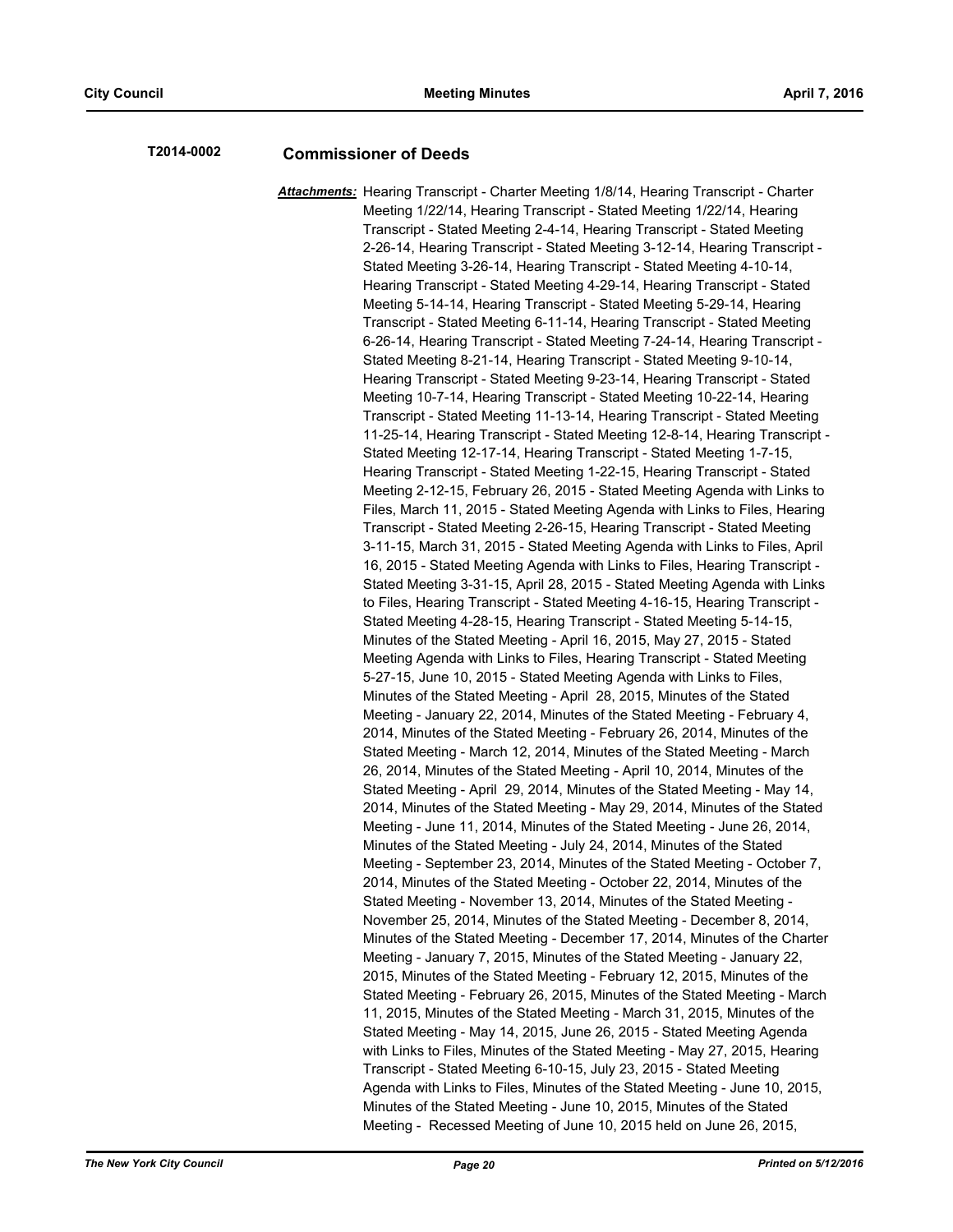Hearing Transcript of the Stated Meeting - July 23, 2015, August 13, 2015 - Stated Meeting Agenda with Links to Files, Hearing Transcript of the Stated Meeting - August 13, 2015, Minutes of the Stated Meeting - June 26, 2015, September 17, 2015 - Stated Meeting Agenda with Links to Files, Hearing Transcript of the Stated Meeting - September 17, 2015, Minutes of the Stated Meeting - July 23, 2015, Minutes of the Stated Meeting - August 13, 2015, September 30, 2015 - Stated Meeting Agenda with Links to Files, Hearing Transcript of the Stated Meeting - September 30, 2015, Hearing Transcript of the Stated Meeting - October 15, 2015, Minutes of the Stated Meeting - September 17, 2015, October 29, 2015 - Stated Meeting Agenda with Links to Files, Hearing Transcript of the Stated Meeting - October 29, 2015, Minutes of the Stated Meeting - September 30, 2015, November 10, 2015 - Stated Meeting Agenda with Links to Files, Hearing Transcript of the Stated Meeting - November 10, 2015, Minutes of the Stated Meeting - October 15, 2015, November 24, 2015 - Stated Meeting Agenda with Links to Files, Minutes of the Stated Meeting - October 29, 2015, December 7, 2015 - Stated Meeting Agenda with Links to Files, Hearing Transcript of the Stated Meeting - November 24, 2015, Minutes of the Stated Meeting - November 10, 2015, December 16, 2015 - Stated Meeting Agenda with Links to Files, Hearing Transcript of the Stated Meeting - December 7, 2015, January 6, 2016 - Charter Meeting Agenda with Links to Files, Hearing Transcript of the Stated Meeting - December 16, 2015, Minutes of the Stated Meeting - November 24, 2015, Hearing Transcript - Charter Meeting 1-6-16, Minutes of the Stated Meeting - December 7, 2015, January 19, 2016 - Stated Meeting Agenda with Links to Files, Minutes of the Stated Meeting - December 16, 2015, Minutes of the Charter Meeting - January 6, 2016, Minutes of the Stated Meeting - January 19, 2016, Hearing Transcript - Stated Meeting 1-19-16, February 5, 2016 - Stated Meeting Agenda with Links to Files, Hearing Transcript - Stated Meeting 2-5-16, Minutes of the Stated Meeting - February 5, 2016, February 24, 2016 - Stated Meeting Agenda with Links to Files, Hearing Transcript - Stated Meeting 2-24-16, March 22, 2016 - Stated Meeting Agenda with Links to Files, Minutes of the Stated Meeting - February 24, 2016, Hearing Transcript - Stated Meeting 3-22-16, Hearing Transcript - Stated Meeting 3-9-16, April 7, 2016 - Stated Meeting Agenda with Links to Files, Hearing Transcript - Stated Meeting 4-7-16, Minutes of the Stated Meeting - March 9, 2016, April 20, 2016 - Stated Meeting Agenda with Links to Files, Minutes of the Stated Meeting - March 22, 2016, May 5, 2016 - Stated Meeting Agenda with Links to Files, Minutes of the Stated Meeting - April 7, 2016

*The Public Advocate (Ms. James) put the question whether the Council would agree with and adopt such reports, which were decided in the affirmative by the following vote:*

# Passed The Consent Agenda

## **A motion was made that these files be approved by consent vote.**

Affirmative: 48 - Speaker Mark-Viverito, Barron, Borelli, Cabrera, Chin, Cohen, Constantinides, Cornegy Jr., Crowley, Cumbo, Deutsch, Dickens, Dromm, Espinal Jr., Eugene, Ferreras-Copeland, Garodnick, Gentile, Gibson, Greenfield, Grodenchik, Johnson, Kallos, King, Koo, Koslowitz, Lancman, Lander, Levin, Levine, Maisel, Matteo, Mealy, Menchaca, Mendez, Reynoso, Richards, Rodriguez, Rose, Rosenthal, Salamanca Jr., Torres, Treyger, Ulrich, Vacca, Vallone, Van Bramer and Williams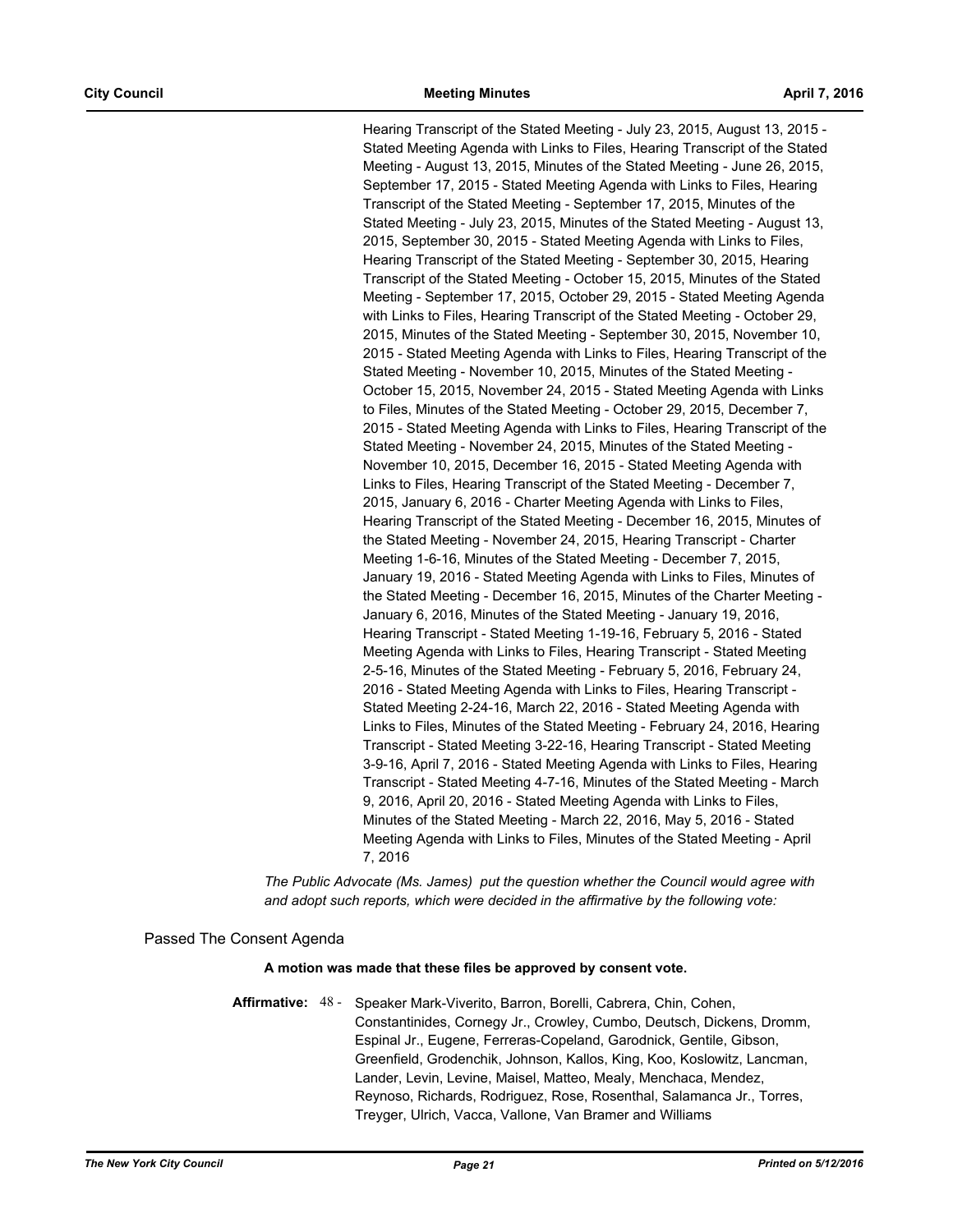**Absent:** 2 - Miller and Palma **Medical:** 1 - Wills *The following files were removed from the General Order Calendar and voted separately: M-321 & Res No. 1031, 46-2-0 (Negative: CMs Borelli and Matteo); M-379 & Res No .1032, 45-3-0 (Negative: CMs Borelli, Greenfield and Matteo); M-380 & Res No. 1033, 45-3-0 (Negative: CMs Borelli, Ulrich and Matteo); Int No. 1095-A, 43-4-1 (Negative: CMs Borelli, King, Ulrich and Matteo; Abstentions: CM Gibson); Int No. 1096-A, 42-5-1 (Negative: CMs Barron, Borelli, Salamanca, Ulrich and Matteo; Abstentions: CM Gibson) Int No. 1109-B, 42-1-5 (Negative: CM Cornegy; Abstentions :CMs Barron, Gibson, King, Mendez and Reynoso).*

*See files for individual votes.*

- Introduction & Reading of Bills See Attached 13.
- 14. Discussion of Resolutions
- 15. Resolutions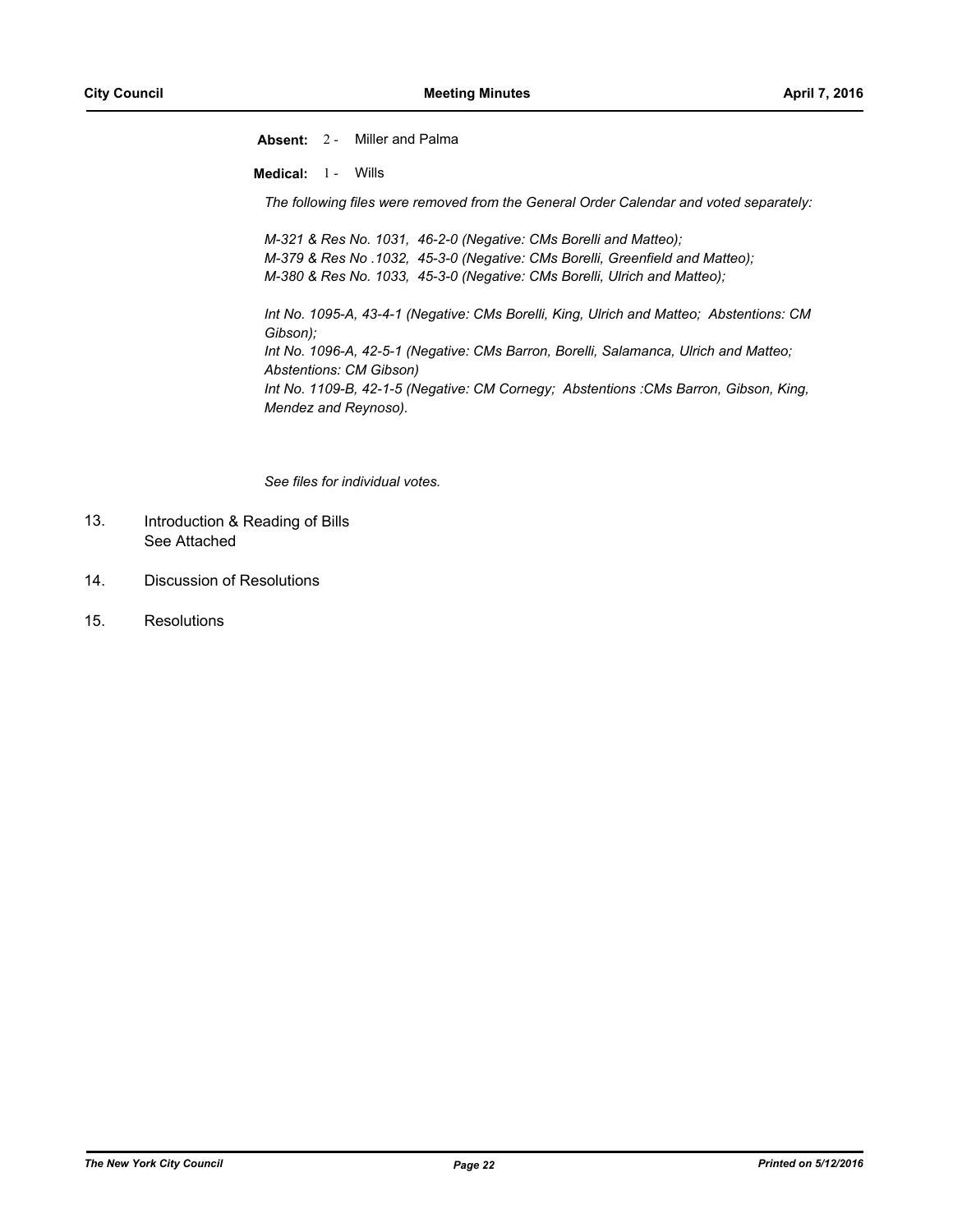# **Resolution calling on the United States Supreme Court to issue a decision in United States v. Texas that overturns the Fifth Circuit's ruling in Texas v. United States, and upholds the implementation of President Obama's expanded DACA and DAPA programs. Res 0928-2015-A**

*Attachments:* December 16, 2015 - Stated Meeting Agenda with Links to Files, Res. No. 928 - 12/16/15, Committee Report 1/27/16, Hearing Testimony 1/27/16, Hearing Transcript 1/27/16, Committee Report 4/5/16, Hearing Testimony 4/5/16, Hearing Transcript 4/5/16, April 7, 2016 - Stated Meeting Agenda with Links to Files, Res. No. 928-A - FINAL, Hearing Transcript - Stated Meeting 4-7-16, Minutes of the Stated Meeting - April 7, 2016

*Pursuant to Rule 8.50 of the Council, the Public Advocate (Ms. James) called for a voice vote. Hearing those in favor, the Public Advocate (Ms. James) declared the Resolution to be adopted.*

*The following Council Members formally voted against this item: Council Members Borelli, Matteo and Ulrich.*

*The following Council Member formally abstained to vote on this item: Council Member Gentile.* 

*Adopted by the Council by voice-vote.*

**A motion was made that this Resolution be Approved, by Council approved by voice vote.**

- 16. General Discussion
- 17. Extension of Remarks

INTRODUCTION AND READING OF BILLS

**A Local Law to amend the administrative code of the city of New York, in relation to neighborhood support teams Int 1135-2016**

- *Sponsors:* By The Speaker (Council Member Mark-Viverito) and Council Members Chin and Dromm
- *Attachments:* Summary of Int. No. 1135, April 7, 2016 Stated Meeting Agenda with Links to Files, Committee Report 5/3/16, Hearing Testimony 5/3/16

**This Introduction was Referred to Comm by Council to the Committee on Public Safety**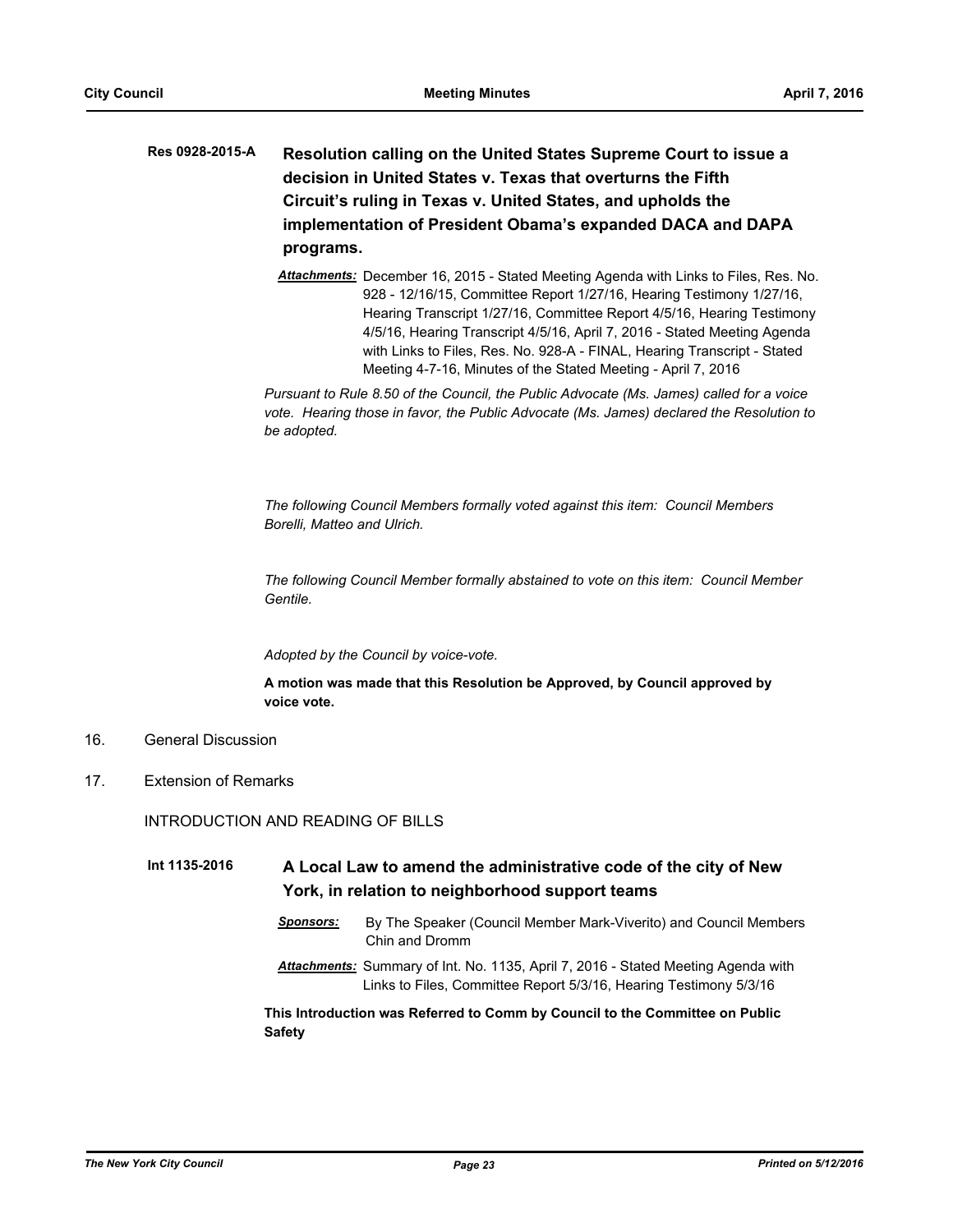| Int 1136-2016 | A Local Law to amend the administrative code of the city of New<br>York, in relation to the collection and evaluation of civil actions<br>and other complaints alleging misconduct by correction officers                                                                                                                                                                                                                                                                                   |                                                                                                                                                                                                                                                                                                                                                             |  |
|---------------|---------------------------------------------------------------------------------------------------------------------------------------------------------------------------------------------------------------------------------------------------------------------------------------------------------------------------------------------------------------------------------------------------------------------------------------------------------------------------------------------|-------------------------------------------------------------------------------------------------------------------------------------------------------------------------------------------------------------------------------------------------------------------------------------------------------------------------------------------------------------|--|
|               | Sponsors:                                                                                                                                                                                                                                                                                                                                                                                                                                                                                   | By The Speaker (Council Member Mark-Viverito) and Council Members<br>Chin and Rose                                                                                                                                                                                                                                                                          |  |
|               |                                                                                                                                                                                                                                                                                                                                                                                                                                                                                             | Attachments: Summary of Int. No. 1136, April 7, 2016 - Stated Meeting Agenda with<br>Links to Files, Committee Report 5/3/16, Hearing Testimony 5/3/16                                                                                                                                                                                                      |  |
|               |                                                                                                                                                                                                                                                                                                                                                                                                                                                                                             | This Introduction was Referred to Comm by Council to the Committee on<br><b>Oversight and Investigations</b>                                                                                                                                                                                                                                                |  |
| Int 1137-2016 |                                                                                                                                                                                                                                                                                                                                                                                                                                                                                             | A Local Law to amend the New York city charter, in relation to                                                                                                                                                                                                                                                                                              |  |
|               |                                                                                                                                                                                                                                                                                                                                                                                                                                                                                             | creating a commission on gender equity                                                                                                                                                                                                                                                                                                                      |  |
|               | <u>Sponsors:</u>                                                                                                                                                                                                                                                                                                                                                                                                                                                                            | By The Speaker (Council Member Mark-Viverito) and Council Members<br>Cumbo, Chin, Dromm, Rose, Cohen, Kallos and Crowley                                                                                                                                                                                                                                    |  |
|               |                                                                                                                                                                                                                                                                                                                                                                                                                                                                                             | Attachments: Summary of Int. No 1137-A, Summary of Int. No. 1137, Int. No. 1137 -<br>4/7/16, April 7, 2016 - Stated Meeting Agenda with Links to Files,<br>Committee Report 4/12/16, Hearing Testimony 4/12/16, Hearing Transcript<br>4/12/16, Committee Report 5/3/16, May 5, 2016 - Stated Meeting Agenda<br>with Links to Files, Int. No. 1137-A - FINAL |  |
|               | <b>Women's Issues</b>                                                                                                                                                                                                                                                                                                                                                                                                                                                                       | This Introduction was Referred to Comm by Council to the Committee on                                                                                                                                                                                                                                                                                       |  |
| Res 1024-2016 | Resolution calling on Congress and the President to oppose<br>H.R.923/S.498, known as the "Constitutional Concealed Carry<br>Reciprocity Act of 2015," and related bill H.R.402, known as the<br>"National Right-to-Carry Reciprocity Act of 2015," which would<br>allow a resident from one state who has a license to carry a<br>concealed handgun to lawfully carry his or her handgun in a<br>different state, regardless of the licensing eligibility standards in<br>the other state. |                                                                                                                                                                                                                                                                                                                                                             |  |
|               |                                                                                                                                                                                                                                                                                                                                                                                                                                                                                             | Sponsors: By The Speaker (Council Member Mark-Viverito) and Council Members<br>Gibson, Chin, Rose, Cohen, Van Bramer, Rosenthal, Levin and Kallos                                                                                                                                                                                                           |  |
|               |                                                                                                                                                                                                                                                                                                                                                                                                                                                                                             | Attachments: H.R. 923, S. 498, H.R. 402, Committee Report 4/6/16, Hearing Testimony<br>4/6/16, Hearing Transcript 4/6/16, April 7, 2016 - Stated Meeting Agenda<br>with Links to Files, Committee Report 5/3/16, May 5, 2016 - Stated<br>Meeting Agenda with Links to Files, Committee Report - Stated Meeting                                              |  |
|               | <b>Safety</b>                                                                                                                                                                                                                                                                                                                                                                                                                                                                               | This Resolution was Referred to Comm by Council to the Committee on Public                                                                                                                                                                                                                                                                                  |  |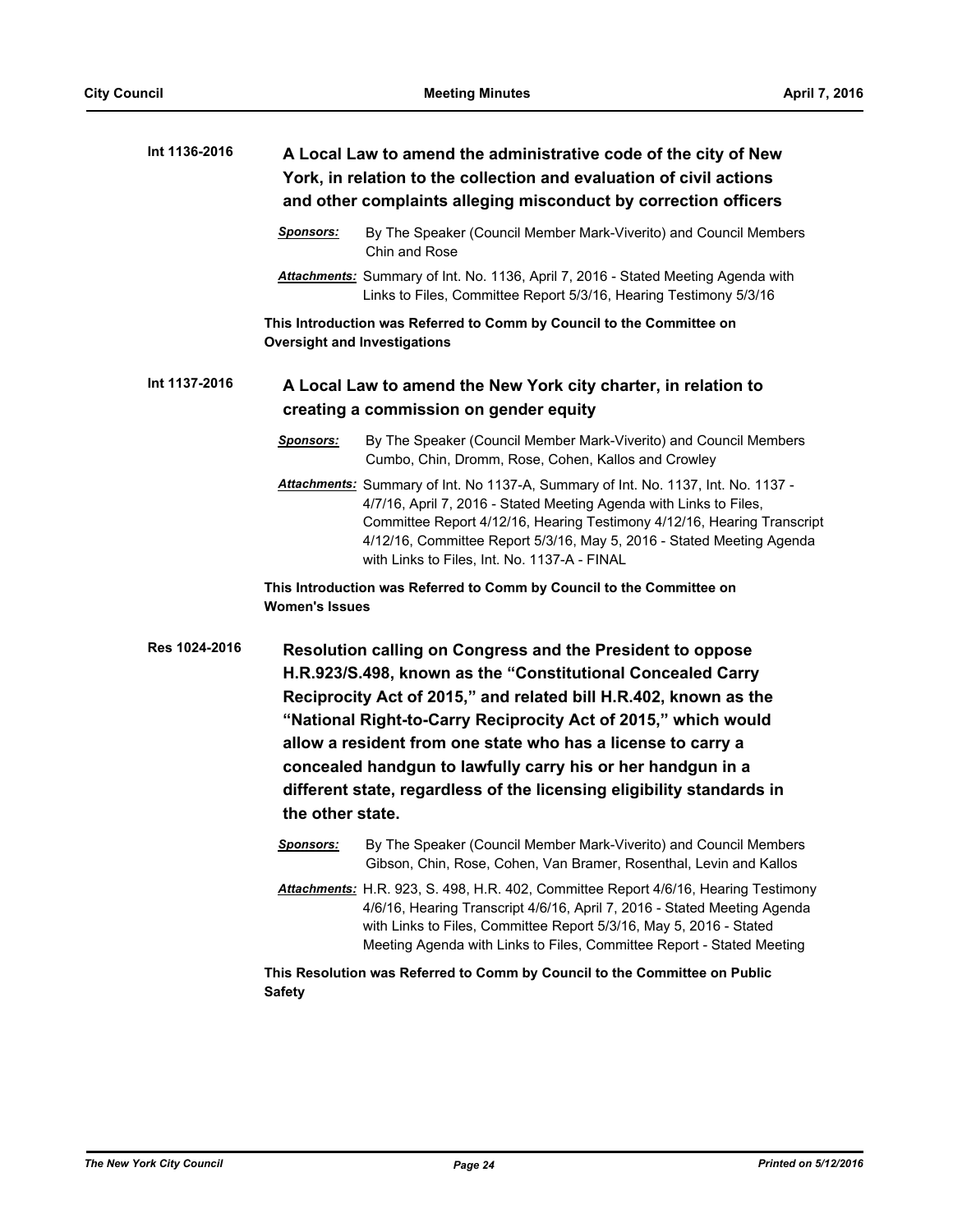| Int 1138-2016 | A Local Law to establish a task force to review proposals for<br>restoring free tuition at the City University of New York                                                                                                                                                                                                                                                      |                                                                                                                                                                 |  |
|---------------|---------------------------------------------------------------------------------------------------------------------------------------------------------------------------------------------------------------------------------------------------------------------------------------------------------------------------------------------------------------------------------|-----------------------------------------------------------------------------------------------------------------------------------------------------------------|--|
|               | <b>Sponsors:</b>                                                                                                                                                                                                                                                                                                                                                                | By Council Members Barron, Chin, Dickens, Dromm, Rose, Cohen,<br>Williams and Cornegy Jr.                                                                       |  |
|               |                                                                                                                                                                                                                                                                                                                                                                                 | Attachments: Summary of Int. No. 1138, April 7, 2016 - Stated Meeting Agenda with<br>Links to Files                                                             |  |
|               | <b>Education</b>                                                                                                                                                                                                                                                                                                                                                                | This Introduction was Referred to Comm by Council to the Committee on Higher                                                                                    |  |
| Int 1139-2016 | A Local Law to amend the administrative code of the city of New<br>York, in relation to allowing restaurant surcharges                                                                                                                                                                                                                                                          |                                                                                                                                                                 |  |
|               | <b>Sponsors:</b>                                                                                                                                                                                                                                                                                                                                                                | By Council Members Borelli and Cabrera                                                                                                                          |  |
|               |                                                                                                                                                                                                                                                                                                                                                                                 | Attachments: Summary of Int. No. 1139, Int. No. 1139 - 4/7/16, April 7, 2016 - Stated<br>Meeting Agenda with Links to Files, Proposed Int. No. 1139-A - 4/28/16 |  |
|               | <b>Consumer Affairs</b>                                                                                                                                                                                                                                                                                                                                                         | This Introduction was Referred to Comm by Council to the Committee on                                                                                           |  |
| Int 1140-2016 | A Local Law to amend the administrative code of the city of New<br>York, in relation to prohibiting smoking and using electronic<br>cigarettes in vehicles when a child under the age of eight is<br>present, and to repeal subdivision f of section 17-505                                                                                                                     |                                                                                                                                                                 |  |
|               | <b>Sponsors:</b>                                                                                                                                                                                                                                                                                                                                                                | By Council Members Cabrera, Cohen, Levine, Koslowitz and Palma                                                                                                  |  |
|               |                                                                                                                                                                                                                                                                                                                                                                                 | Attachments: Summary of Int. No. 1140, April 7, 2016 - Stated Meeting Agenda with<br>Links to Files                                                             |  |
|               |                                                                                                                                                                                                                                                                                                                                                                                 | This Introduction was Referred to Comm by Council to the Committee on Health                                                                                    |  |
| Res 1025-2016 | Resolution calling upon the New York State Legislature to pass<br>and the Governor to sign a law amending article 45 of the Civil<br>Practice Law and Rules to prohibit juvenile admissions and<br>statements against penal interest made during court-ordered<br>mental health screening and treatment from being admitted into<br>evidence in subsequent criminal proceedings |                                                                                                                                                                 |  |
|               | Sponsors:                                                                                                                                                                                                                                                                                                                                                                       | By Council Members Cabrera, Chin, Rose and Cohen                                                                                                                |  |
|               |                                                                                                                                                                                                                                                                                                                                                                                 | <b>Attachments:</b> April 7, 2016 - Stated Meeting Agenda with Links to Files                                                                                   |  |
|               | <b>Justice</b>                                                                                                                                                                                                                                                                                                                                                                  | This Resolution was Referred to Comm by Council to the Committee on Juvenile                                                                                    |  |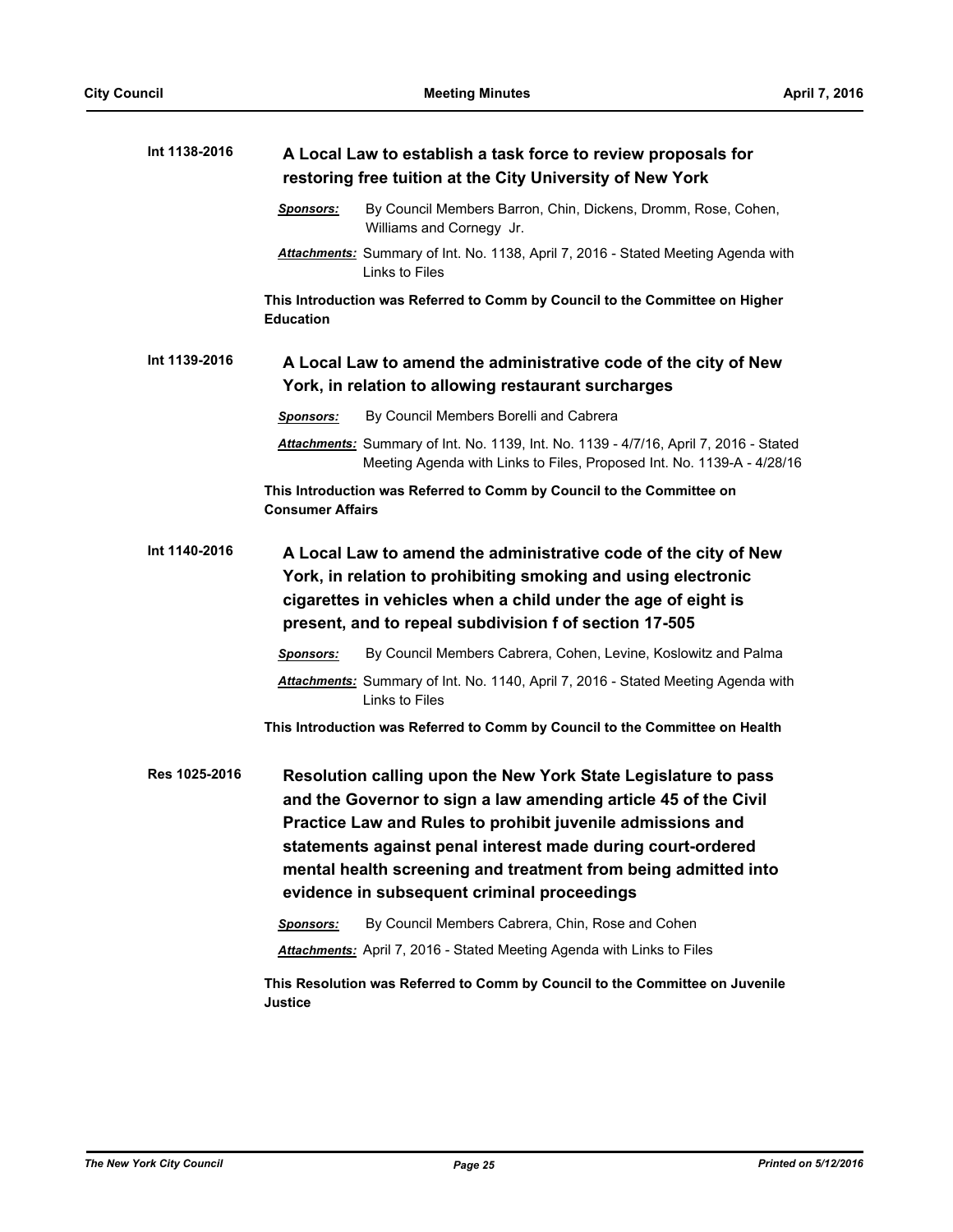| Res 1026-2016 | Resolution calling upon the Department of Education to have a<br>full time mental health counselor on staff at every elementary and<br>middle school.                                                                                                                             |  |
|---------------|-----------------------------------------------------------------------------------------------------------------------------------------------------------------------------------------------------------------------------------------------------------------------------------|--|
|               | By Council Members Cabrera, Levin, Chin, Rose, Cohen and Borelli<br><b>Sponsors:</b>                                                                                                                                                                                              |  |
|               | Attachments: April 7, 2016 - Stated Meeting Agenda with Links to Files                                                                                                                                                                                                            |  |
|               | This Resolution was Referred to Comm by Council to the Committee on Education                                                                                                                                                                                                     |  |
| Res 1028-2016 | Resolution calling on the State Legislature to introduce and pass,<br>and the Governor to sign, legislation amending Article 7-B of the<br>Multiple Dwelling Law to expand the definition of an "artist" for<br>the purpose of qualifying for certain joint living-work quarters. |  |
|               | By Council Members Chin, Van Bramer, Rose and Cohen<br><b>Sponsors:</b>                                                                                                                                                                                                           |  |
|               | <b>Attachments:</b> April 7, 2016 - Stated Meeting Agenda with Links to Files                                                                                                                                                                                                     |  |
|               | This Resolution was Referred to Comm by Council to the Committee on Housing<br>and Buildings                                                                                                                                                                                      |  |
| Int 1141-2016 | A Local Law to amend the administrative code of the city of New<br>York, in relation to creating online applications for rooftop access<br>variances                                                                                                                              |  |
|               | By Council Members Constantinides, Dickens and Cohen<br>Sponsors:                                                                                                                                                                                                                 |  |
|               | Attachments: Summary of Int. No. 1141, April 7, 2016 - Stated Meeting Agenda with<br>Links to Files                                                                                                                                                                               |  |
|               | This Introduction was Referred to Comm by Council to the Committee on Fire and<br><b>Criminal Justice Services</b>                                                                                                                                                                |  |
| Int 1142-2016 | A Local Law to amend the administrative code of the city of New<br>York, in relation to requiring the department of probation to report<br>on recidivism and related statistics                                                                                                   |  |
|               | By Council Members Crowley, Rose and Cohen<br><u>Sponsors:</u>                                                                                                                                                                                                                    |  |
|               | Attachments: Summary of Int. No. 1142, April 7, 2016 - Stated Meeting Agenda with<br>Links to Files, Committee Report 5/4/16, Hearing Testimony 5/4/16                                                                                                                            |  |
|               | This Introduction was Referred to Comm by Council to the Committee on Fire and<br><b>Criminal Justice Services</b>                                                                                                                                                                |  |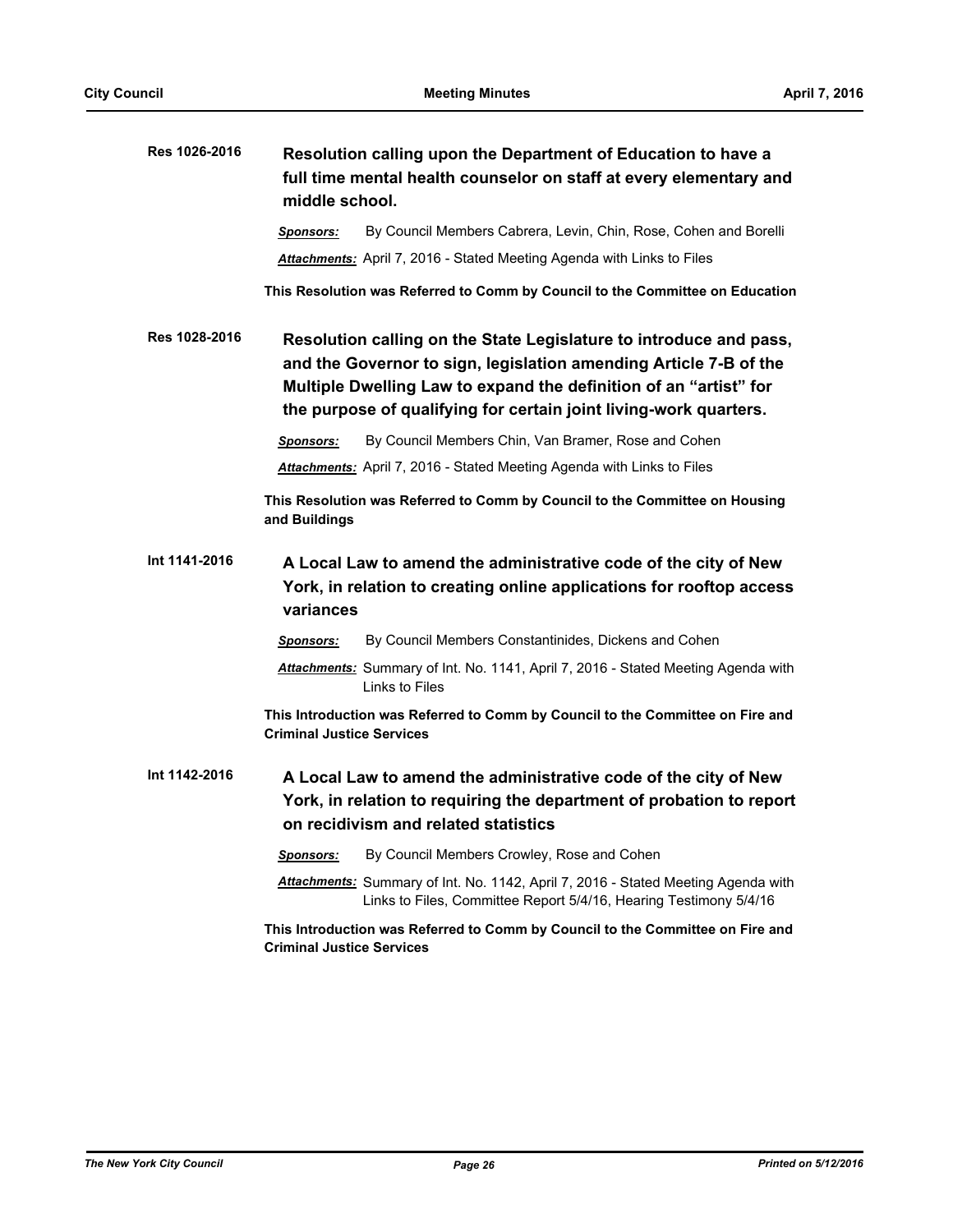| Int 1143-2016 | A Local Law to amend the administrative code of the city of New<br>York, in relation to prohibiting inmate contact by staff of the<br>department of correction accused of sexually abusing inmates |  |  |
|---------------|----------------------------------------------------------------------------------------------------------------------------------------------------------------------------------------------------|--|--|
|               | By Council Members Crowley, Dickens and Rose<br>Sponsors:                                                                                                                                          |  |  |
|               | Attachments: Summary of Int. No. 1143, April 7, 2016 - Stated Meeting Agenda with<br>Links to Files                                                                                                |  |  |
|               | This Introduction was Referred to Comm by Council to the Committee on Fire and<br><b>Criminal Justice Services</b>                                                                                 |  |  |
| Int 1144-2016 | A Local Law to amend the administrative code of the city of New<br>York, in relation to requiring the use of trauma-informed care in<br>city correctional facilities                               |  |  |
|               | By Council Members Cumbo, Crowley, Dickens, Rose and Cohen<br>Sponsors:                                                                                                                            |  |  |
|               | Attachments: Summary of Int. No. 1144, April 7, 2016 - Stated Meeting Agenda with<br>Links to Files                                                                                                |  |  |
|               | This Introduction was Referred to Comm by Council to the Committee on Fire and<br><b>Criminal Justice Services</b>                                                                                 |  |  |
| Int 1145-2016 | A Local Law to amend the administrative code of the city of New<br>York, in relation to the installation of emergency call boxes within<br>city parks                                              |  |  |
|               | By Council Members Cumbo, Levine, Chin, Cohen, Koslowitz and Ulrich<br>Sponsors:                                                                                                                   |  |  |
|               | Attachments: Summary of Int. No. 1145, April 7, 2016 - Stated Meeting Agenda with<br>Links to Files                                                                                                |  |  |
|               | This Introduction was Referred to Comm by Council to the Committee on Parks<br>and Recreation                                                                                                      |  |  |
| Int 1146-2016 | A Local Law to amend the administrative code of the city of New<br>York, in relation to the preparation of a park safety report                                                                    |  |  |
|               | By Council Members Cumbo, Levine, Rose, Cohen and Ulrich<br>Sponsors:                                                                                                                              |  |  |
|               | Attachments: Summary of Int. No. 1146, April 7, 2016 - Stated Meeting Agenda with<br>Links to Files                                                                                                |  |  |
|               | This Introduction was Referred to Comm by Council to the Committee on Parks<br>and Recreation                                                                                                      |  |  |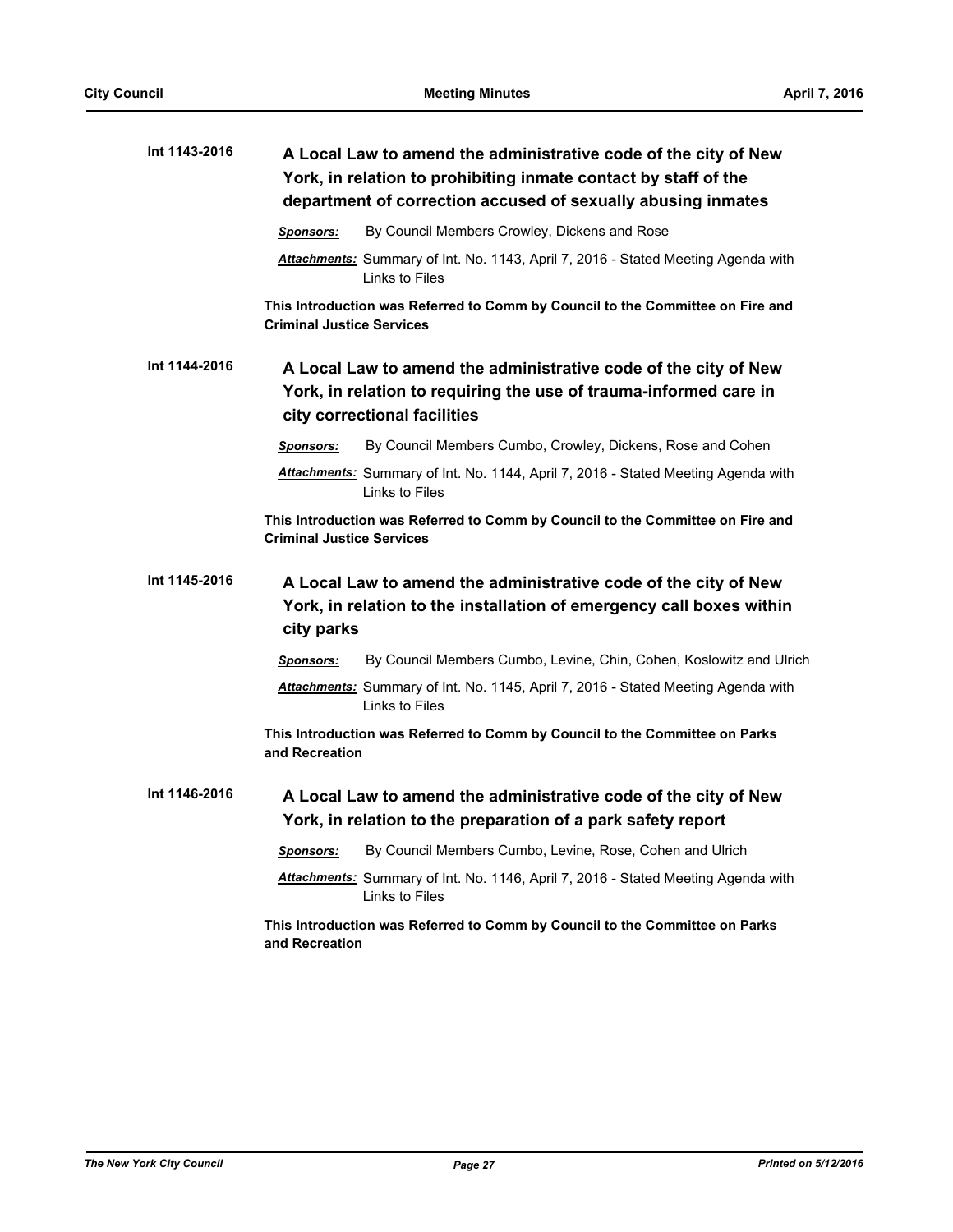| Int 1147-2016 | A Local Law to amend the New York city charter, in relation to                                                                                                                                             |                                                                                                                                                                                         |  |
|---------------|------------------------------------------------------------------------------------------------------------------------------------------------------------------------------------------------------------|-----------------------------------------------------------------------------------------------------------------------------------------------------------------------------------------|--|
|               | establishing an office of crime victim services                                                                                                                                                            |                                                                                                                                                                                         |  |
|               | <u>Sponsors:</u>                                                                                                                                                                                           | By Council Members Cumbo, The Speaker (Council Member<br>Mark-Viverito), Gibson, Rose, Cohen, Koslowitz and Ulrich                                                                      |  |
|               |                                                                                                                                                                                                            | Attachments: Summary of Int. No. 1147, April 7, 2016 - Stated Meeting Agenda with<br>Links to Files, Committee Report 5/3/16, Hearing Testimony 5/3/16                                  |  |
|               | <b>Safety</b>                                                                                                                                                                                              | This Introduction was Referred to Comm by Council to the Committee on Public                                                                                                            |  |
| Int 1148-2016 | A Local Law to amend the administrative code of the city of New<br>York, in relation to requiring the department of correction to<br>report on educational programming for adolescents and young<br>adults |                                                                                                                                                                                         |  |
|               | <b>Sponsors:</b>                                                                                                                                                                                           | By Council Members Dromm, Chin, Rose and Cohen                                                                                                                                          |  |
|               |                                                                                                                                                                                                            | Attachments: Summary of Int. No. 1148, April 7, 2016 - Stated Meeting Agenda with<br>Links to Files                                                                                     |  |
|               | <b>Criminal Justice Services</b>                                                                                                                                                                           | This Introduction was Referred to Comm by Council to the Committee on Fire and                                                                                                          |  |
| Res 1029-2016 | Resolution calling upon New York City to allow city employees<br>without children to take one-time paid six-week leave similar to<br><b>Paid Parental Leave</b>                                            |                                                                                                                                                                                         |  |
|               | <u>Sponsors:</u>                                                                                                                                                                                           | By Council Member Eugene                                                                                                                                                                |  |
|               |                                                                                                                                                                                                            | <b>Attachments:</b> April 7, 2016 - Stated Meeting Agenda with Links to Files                                                                                                           |  |
|               | <b>Service and Labor</b>                                                                                                                                                                                   | This Resolution was Referred to Comm by Council to the Committee on Civil                                                                                                               |  |
| Int 1149-2016 | A Local Law to amend the administrative code of the city of New<br>York, in relation to licensing ticket sellers                                                                                           |                                                                                                                                                                                         |  |
|               | <u>Sponsors:</u>                                                                                                                                                                                           | By Council Members Garodnick, Chin and Cohen                                                                                                                                            |  |
|               |                                                                                                                                                                                                            | Attachments: Summary of Int. No. 1149, April 7, 2016 - Stated Meeting Agenda with<br>Links to Files, Committee Report 4/12/16, Hearing Testimony 4/12/16,<br>Hearing Transcript 4/12/16 |  |
|               | <b>Consumer Affairs</b>                                                                                                                                                                                    | This Introduction was Referred to Comm by Council to the Committee on                                                                                                                   |  |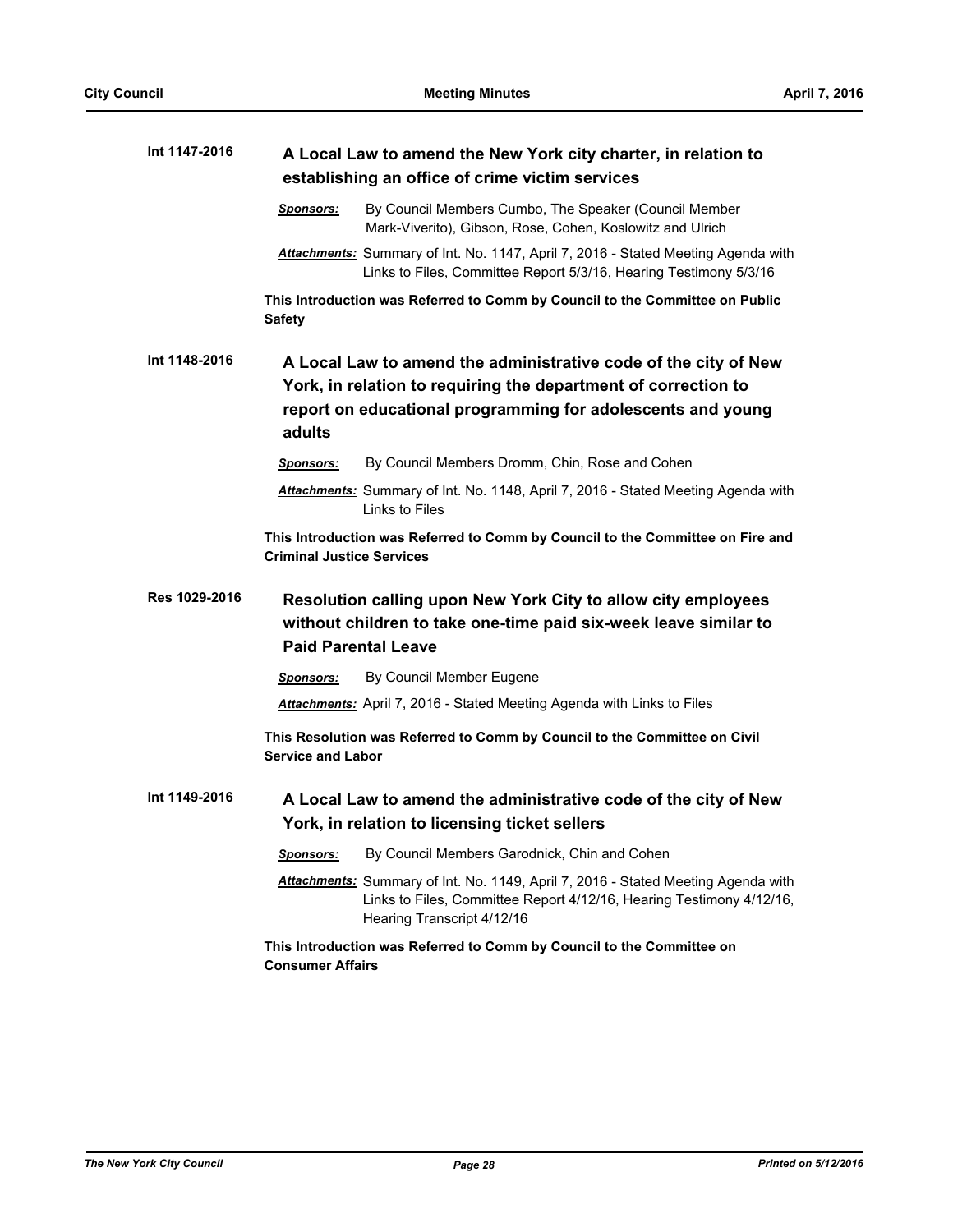| Res 1030-2016 | Resolution calling upon the Mayor and the Police Commissioner<br>of the City of New York to create a new police precinct in Queens<br>by dividing the 105th Precinct into two separate precincts. |  |  |
|---------------|---------------------------------------------------------------------------------------------------------------------------------------------------------------------------------------------------|--|--|
|               | By Council Members Grodenchik, Richards, Lancman, Wills and Dromm<br><b>Sponsors:</b>                                                                                                             |  |  |
|               | <b>Attachments:</b> April 7, 2016 - Stated Meeting Agenda with Links to Files                                                                                                                     |  |  |
|               | This Resolution was Referred to Comm by Council to the Committee on Public<br><b>Safety</b>                                                                                                       |  |  |
| Int 1150-2016 | A Local Law to amend the New York city charter, in relation to<br>creating a municipal division of transitional services                                                                          |  |  |
|               | <b>Sponsors:</b><br>By Council Members Johnson, The Speaker (Council Member<br>Mark-Viverito), Chin, Dromm, Cohen, Van Bramer and Ulrich                                                          |  |  |
|               | <b>Attachments:</b> Summary of Int. No. 1150, April 7, 2016 - Stated Meeting Agenda with<br>Links to Files, Committee Report 5/3/16, Hearing Testimony 5/3/16                                     |  |  |
|               | This Introduction was Referred to Comm by Council to the Committee on Public<br><b>Safety</b>                                                                                                     |  |  |
| Int 1151-2016 | A Local Law to amend the administrative code of the city of New<br>York, in relation to permits for large special events issued by the<br>department of parks and recreation                      |  |  |
|               | By Council Members Levine, Chin, Cohen and Ulrich<br><b>Sponsors:</b>                                                                                                                             |  |  |
|               | Attachments: Summary of Int. No. 1151, April 7, 2016 - Stated Meeting Agenda with<br>Links to Files                                                                                               |  |  |
|               | This Introduction was Referred to Comm by Council to the Committee on Parks<br>and Recreation                                                                                                     |  |  |
| Int 1152-2016 | A Local Law to amend the administrative code of the city of New<br>York, in relation to the maximum fee allowed when transferring<br>money to a city inmate                                       |  |  |
|               | By The Public Advocate (Ms. James) and Council Members Chin and<br>Sponsors:<br>Cohen                                                                                                             |  |  |
|               | Attachments: Summary of Int. No. 1152, April 7, 2016 - Stated Meeting Agenda with<br>Links to Files                                                                                               |  |  |
|               | This Introduction was Referred to Comm by Council to the Committee on Fire and<br><b>Criminal Justice Services</b>                                                                                |  |  |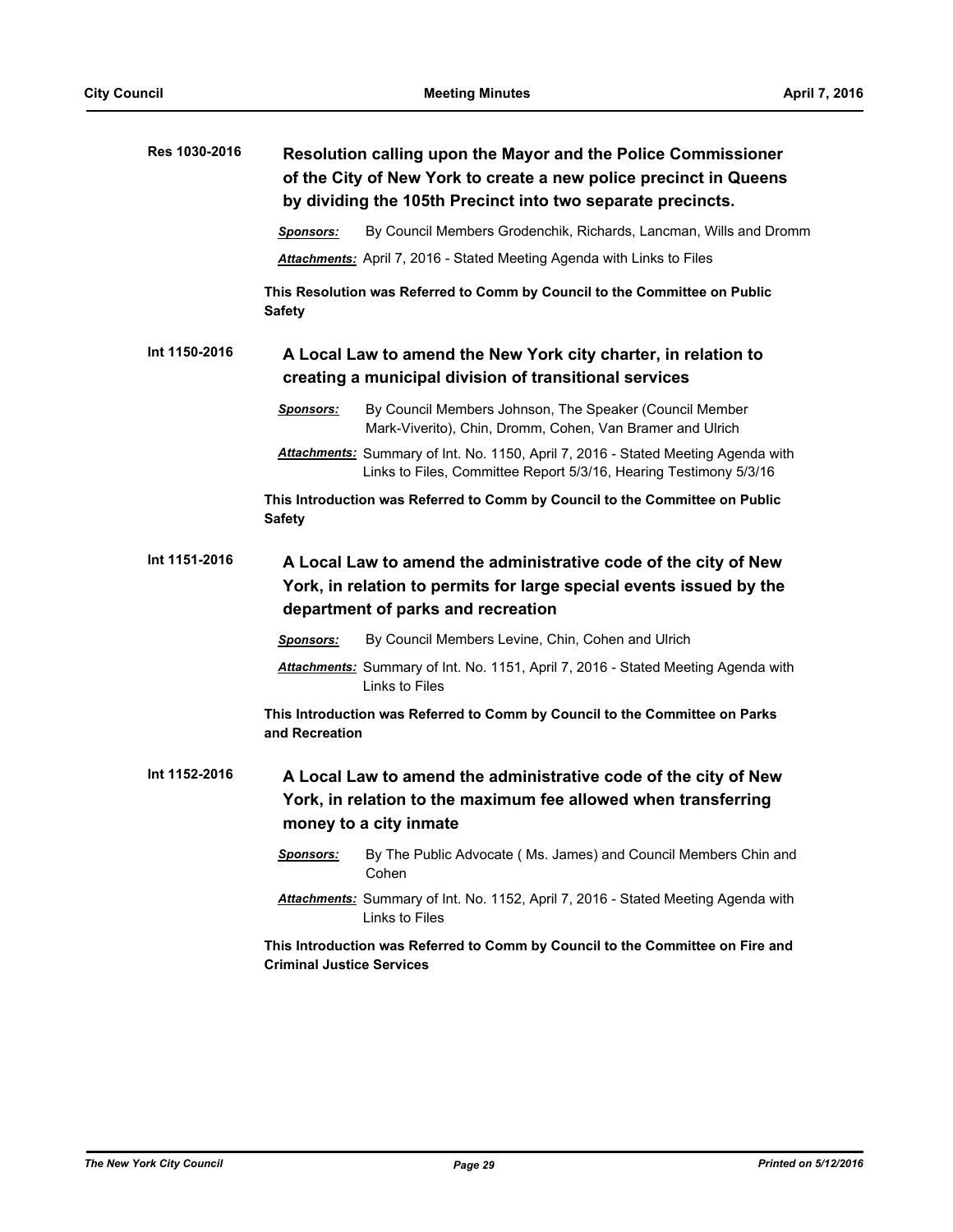| Int 1153-2016 | A Local Law to amend the New York city charter and the<br>administrative code of the city of New York, in relation to the<br>creation of an endangered affordable housing watch list                                                                                                    |  |  |
|---------------|-----------------------------------------------------------------------------------------------------------------------------------------------------------------------------------------------------------------------------------------------------------------------------------------|--|--|
|               | By Council Members Torres, Levine, Chin and Cohen<br><b>Sponsors:</b>                                                                                                                                                                                                                   |  |  |
|               | Attachments: Summary of Int. No. 1153, April 7, 2016 - Stated Meeting Agenda with<br>Links to Files                                                                                                                                                                                     |  |  |
|               | This Introduction was Referred to Comm by Council to the Committee on Housing<br>and Buildings                                                                                                                                                                                          |  |  |
| Int 1154-2016 | A Local Law to amend the administrative code of the city of New<br>York, in relation to the creation of a displaced persons registry.                                                                                                                                                   |  |  |
|               | By Council Members Treyger, Chin, Cohen, Koslowitz and Ulrich<br><b>Sponsors:</b>                                                                                                                                                                                                       |  |  |
|               | Attachments: Summary of Int. No. 1154, April 7, 2016 - Stated Meeting Agenda with<br>Links to Files                                                                                                                                                                                     |  |  |
|               | This Introduction was Referred to Comm by Council to the Committee on<br><b>Recovery and Resiliency</b>                                                                                                                                                                                 |  |  |
| Int 1155-2016 | A Local Law to amend the New York city charter, in relation to<br>maintaining a voluntary registry of people who may need<br>evacuation assistance in the event of an emergency                                                                                                         |  |  |
|               | By Council Members Treyger, Chin, Cohen, Koslowitz and Ulrich<br><b>Sponsors:</b>                                                                                                                                                                                                       |  |  |
|               | Attachments: Summary of Int. No. 1155, April 7, 2016 - Stated Meeting Agenda with<br>Links to Files                                                                                                                                                                                     |  |  |
|               | This Introduction was Referred to Comm by Council to the Committee on<br><b>Recovery and Resiliency</b>                                                                                                                                                                                 |  |  |
| Int 1156-2016 | A Local Law to amend the New York city charter and the<br>administrative code of the city of New York, in relation to requiring<br>the posting of current and planned water supply outages to the<br>city's website and to the website of the department of<br>environmental protection |  |  |
|               | Sponsors:<br>By Council Members Van Bramer, Constantinides, Vacca, Chin, Cohen<br>and Ulrich                                                                                                                                                                                            |  |  |
|               | Attachments: Summary of Int. No. 1156, April 7, 2016 - Stated Meeting Agenda with<br>Links to Files                                                                                                                                                                                     |  |  |
|               | This Introduction was Referred to Comm by Council to the Committee on<br><b>Environmental Protection</b>                                                                                                                                                                                |  |  |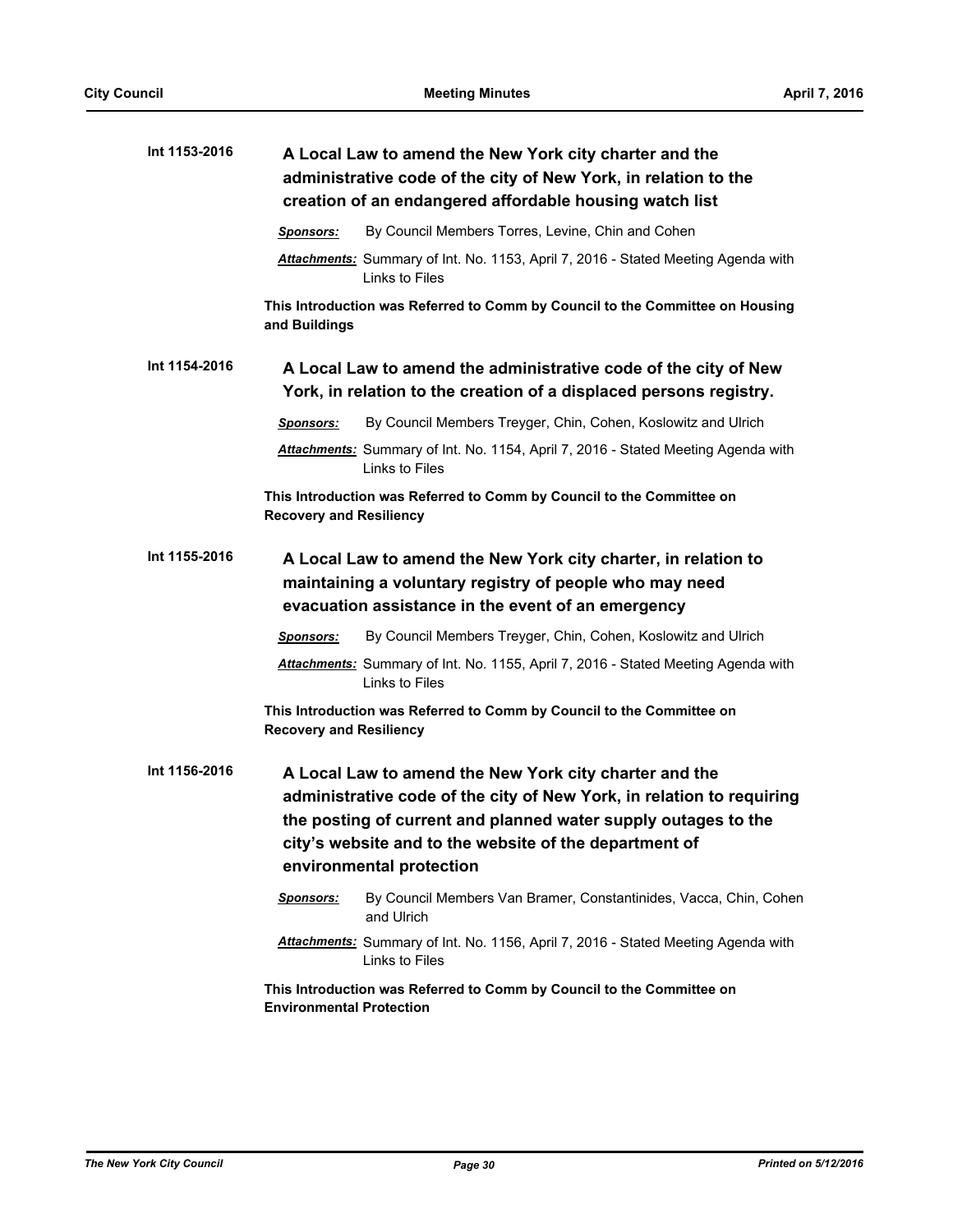| Int 1157-2016 | A Local Law to amend the administrative code of the city of New<br>York, in relation to exchanging gifts with department of buildings<br>employees. |                                                                                                                                                                                                                                                                                                                                                                                                                                                                                                                                                                                                         |  |
|---------------|-----------------------------------------------------------------------------------------------------------------------------------------------------|---------------------------------------------------------------------------------------------------------------------------------------------------------------------------------------------------------------------------------------------------------------------------------------------------------------------------------------------------------------------------------------------------------------------------------------------------------------------------------------------------------------------------------------------------------------------------------------------------------|--|
|               | <u>Sponsors:</u>                                                                                                                                    | By Council Members Williams and Chin                                                                                                                                                                                                                                                                                                                                                                                                                                                                                                                                                                    |  |
|               |                                                                                                                                                     | <b>Attachments:</b> Summary of Int. No. 1157, April 7, 2016 - Stated Meeting Agenda with<br>Links to Files                                                                                                                                                                                                                                                                                                                                                                                                                                                                                              |  |
|               | and Buildings                                                                                                                                       | This Introduction was Referred to Comm by Council to the Committee on Housing                                                                                                                                                                                                                                                                                                                                                                                                                                                                                                                           |  |
| LU 0354-2016  |                                                                                                                                                     | Application No. 20165357 TCM pursuant to Section 20-226 of the<br>Administrative Code of the City of New York, concerning the<br>petition of 289 Bleecker Restaurant LLC, for a revocable consent<br>to establish, maintain and operate an unenclosed sidewalk café<br>located at 289 Bleecker Street, Borough of Manhattan,<br>Community Board 2, Council District 3. This application is subject<br>to review and action by the Land Use Committee only if called-up<br>by vote of the Council pursuant to Rule 11.20b of the Council and<br>Section 20-226 of the New York City Administrative Code. |  |
|               | Sponsors:                                                                                                                                           | By Council Member Greenfield                                                                                                                                                                                                                                                                                                                                                                                                                                                                                                                                                                            |  |
|               |                                                                                                                                                     | Attachments: April 7, 2016 - Stated Meeting Agenda with Links to Files, Land Use<br>Calendar - Week of April 18, 2016 - April 22, 2016, Hearing Transcript -<br>Zoning 4/18/16, Land Use Calendar - April 19, Committee Report,<br>Resolution, Hearing Transcript - Land Use 4-19-16                                                                                                                                                                                                                                                                                                                    |  |
|               | <b>Land Use</b>                                                                                                                                     | This Land Use Application was Referred to Comm by Council to the Committee on                                                                                                                                                                                                                                                                                                                                                                                                                                                                                                                           |  |
|               |                                                                                                                                                     | Attachments: April 7, 2016 - Stated Meeting Agenda with Links to Files, Land Use<br>Calendar - Week of April 18, 2016 - April 22, 2016, Hearing Transcript -<br>Zoning 4/18/16, Land Use Calendar - April 19, Committee Report,<br>Resolution, Hearing Transcript - Land Use 4-19-16                                                                                                                                                                                                                                                                                                                    |  |
|               |                                                                                                                                                     | This Land Use Application was Referred to Comm by Council to the<br><b>Subcommittee on Zoning and Franchises</b>                                                                                                                                                                                                                                                                                                                                                                                                                                                                                        |  |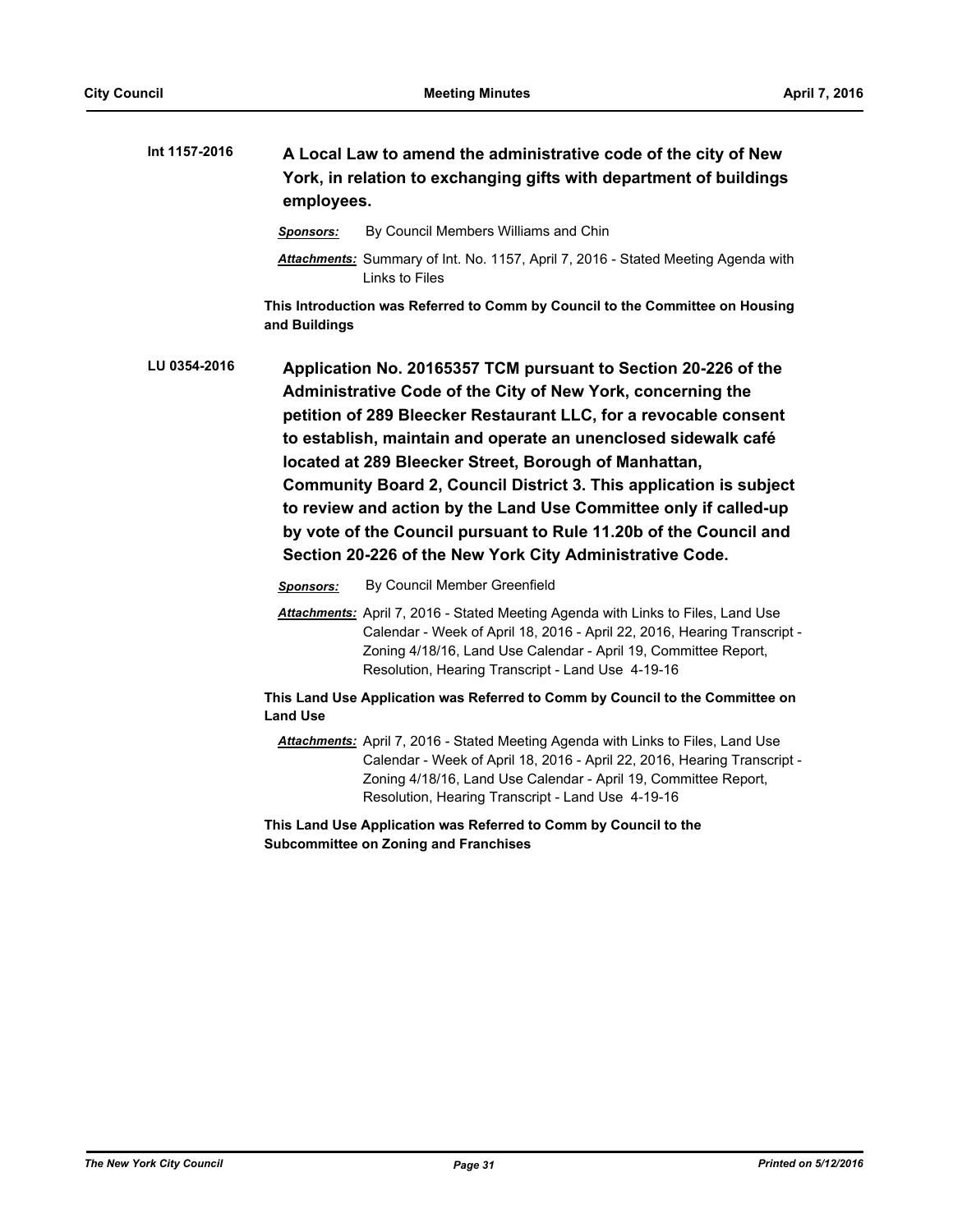- **Application No. C 160065 ZMX submitted by the New York City Department of City Planning pursuant to Sections 197-s and 201 of the New York City for an amendment of the Zoning Map, Section No. 2a, changing property from an R7A district to an R4A district, Borough of the Bronx, Community Board 12, Council District 12. LU 0355-2016**
	- *Sponsors:* By Council Member Greenfield
	- *Attachments:* April 7, 2016 Stated Meeting Agenda with Links to Files, Land Use Calendar - Week of April 18, 2016 - April 22, 2016, Hearing Testimony - Zoning 4-18-16, Hearing Transcript - Zoning 4/18/16, Land Use Calendar - April 19, Committee Report, Resolution, Hearing Transcript - Land Use 4-19-16

**This Land Use Application was Referred to Comm by Council to the Committee on Land Use**

*Attachments:* April 7, 2016 - Stated Meeting Agenda with Links to Files, Land Use Calendar - Week of April 18, 2016 - April 22, 2016, Hearing Testimony - Zoning 4-18-16, Hearing Transcript - Zoning 4/18/16, Land Use Calendar - April 19, Committee Report, Resolution, Hearing Transcript - Land Use 4-19-16

**This Land Use Application was Referred to Comm by Council to the Subcommittee on Zoning and Franchises**

**Application No. 20165481 HAX submitted by New York City Department of Housing Preservation and Development pursuant to Section 577 of the Private Housing Finance Law and for an amendment to a previously approved real property tax exemption for property located at Block 2621, Lot 1 and Block 2632, Lot 1, Borough of the Bronx, Community Board 3, Council District 16. LU 0356-2016**

- *Sponsors:* By Council Member Greenfield
- *Attachments:* April 7, 2016 Stated Meeting Agenda with Links to Files, Land Use Calendar - Week of April 18, 2016 - April 22, 2016, Land Use Calendar - April 19, Committee Report, Hearing Testimony - Planning 4-18-16, Resolution, Hearing Transcript - Land Use 4-19-16

**This Land Use Application was Referred to Comm by Council to the Committee on Land Use**

*Attachments:* April 7, 2016 - Stated Meeting Agenda with Links to Files, Land Use Calendar - Week of April 18, 2016 - April 22, 2016, Land Use Calendar - April 19, Committee Report, Hearing Testimony - Planning 4-18-16, Resolution, Hearing Transcript - Land Use 4-19-16

# **This Land Use Application was Referred to Comm by Council to the Subcommittee on Planning, Dispositions and Concessions**

*At this point the Speaker (Council Member Mark-Viverito) made the following annoucements:*